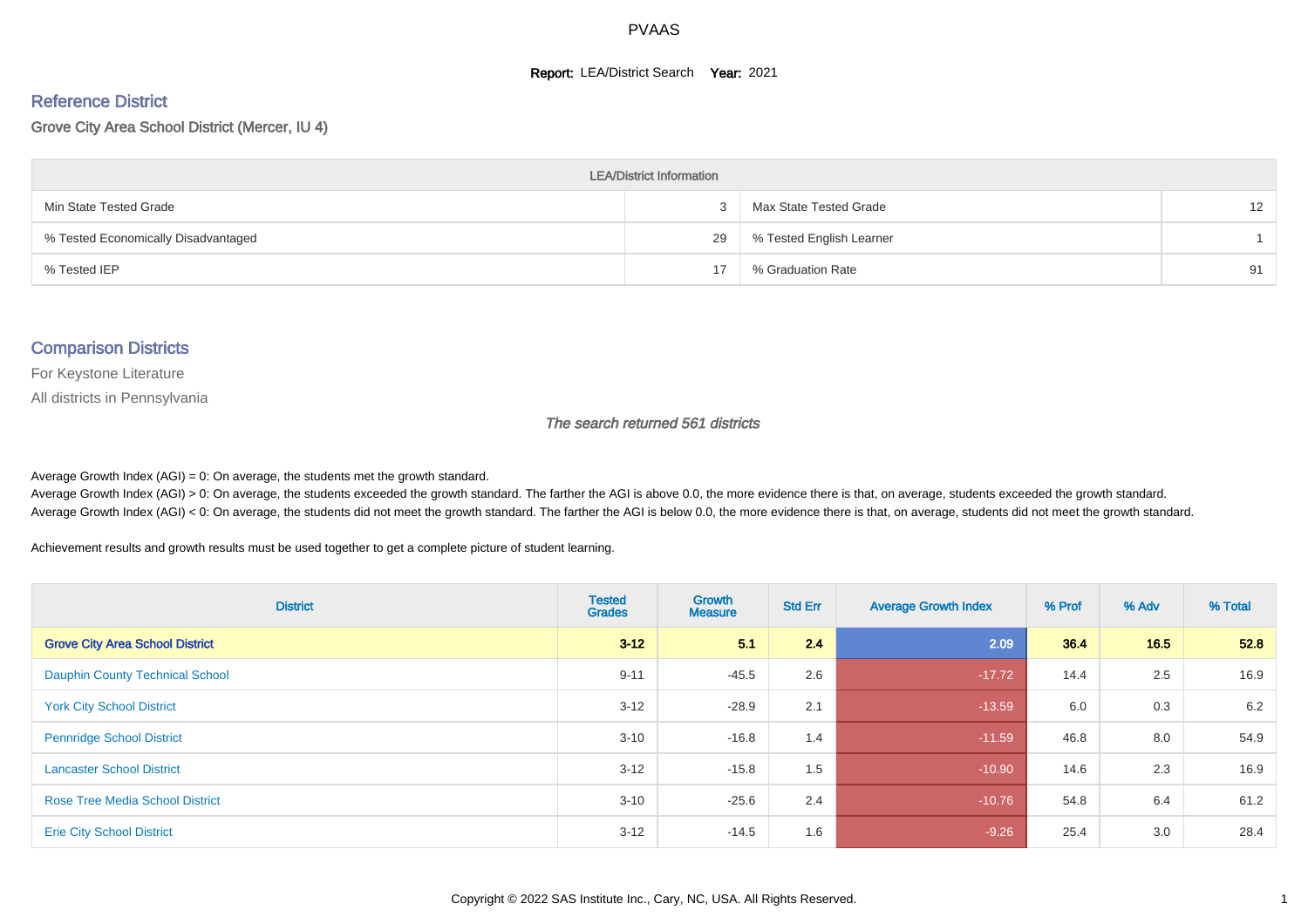| <b>District</b>                              | <b>Tested</b><br><b>Grades</b> | Growth<br><b>Measure</b> | <b>Std Err</b> | <b>Average Growth Index</b> | % Prof | % Adv | % Total |
|----------------------------------------------|--------------------------------|--------------------------|----------------|-----------------------------|--------|-------|---------|
| <b>Grove City Area School District</b>       | $3 - 12$                       | 5.1                      | 2.4            | 2.09                        | 36.4   | 16.5  | 52.8    |
| <b>Shikellamy School District</b>            | $3 - 10$                       | $-22.3$                  | 2.5            | $-8.92$                     | 33.3   | 6.1   | 39.5    |
| <b>West Side CTC</b>                         | $9 - 10$                       | $-37.4$                  | 4.3            | $-8.64$                     | 8.8    | 0.0   | 8.8     |
| Norristown Area School District              | $3 - 12$                       | $-12.8$                  | 1.6            | $-7.98$                     | 23.5   | 2.3   | 25.7    |
| <b>Owen J Roberts School District</b>        | $3 - 11$                       | $-12.3$                  | 1.6            | $-7.61$                     | 57.0   | 11.9  | 69.0    |
| Hatboro-Horsham School District              | $3 - 11$                       | $-12.8$                  | 1.7            | $-7.47$                     | 45.6   | 7.2   | 52.8    |
| Philipsburg-Osceola Area School District     | $3 - 11$                       | $-24.8$                  | 3.3            | $-7.43$                     | 19.7   | 2.6   | 22.4    |
| <b>Chambersburg Area School District</b>     | $3 - 11$                       | $-9.5$                   | 1.3            | $-7.20$                     | 42.7   | 8.6   | 51.4    |
| <b>Northwestern School District</b>          | $3 - 11$                       | $-24.9$                  | 3.5            | $-7.13$                     | 42.6   | 2.9   | 45.6    |
| <b>Bristol Township School District</b>      | $3 - 11$                       | $-13.9$                  | 2.0            | $-7.05$                     | 31.0   | 3.7   | 34.7    |
| <b>Curwensville Area School District</b>     | $3 - 11$                       | $-27.9$                  | 4.1            | $-6.72$                     | 42.5   | 4.1   | 46.6    |
| Mifflinburg Area School District             | $3 - 11$                       | $-15.8$                  | 2.5            | $-6.30$                     | 42.4   | 4.0   | 46.4    |
| Lackawanna Trail School District             | $3 - 10$                       | $-21.7$                  | 3.5            | $-6.20$                     | 38.5   | 1.5   | 40.0    |
| <b>Lawrence County CTC</b>                   | $10 - 11$                      | $-21.7$                  | 3.6            | $-6.05$                     | 19.8   | 0.0   | 19.8    |
| <b>Ringgold School District</b>              | $3 - 11$                       | $-14.7$                  | 2.4            | $-6.04$                     | 41.5   | 7.9   | 49.4    |
| <b>Abington School District</b>              | $3 - 10$                       | $-11.5$                  | 1.9            | $-6.00$                     | 56.2   | 11.6  | 67.8    |
| <b>Springfield Township School District</b>  | $3 - 11$                       | $-18.9$                  | 3.2            | $-5.88$                     | 62.6   | 3.6   | 66.3    |
| <b>Solanco School District</b>               | $3 - 11$                       | $-11.0$                  | 2.0            | $-5.55$                     | 41.6   | 4.5   | 46.1    |
| <b>Exeter Township School District</b>       | $3 - 11$                       | $-10.4$                  | 1.9            | $-5.44$                     | 50.6   | 2.7   | 53.3    |
| <b>Southern Fulton School District</b>       | $3 - 11$                       | $-23.7$                  | 4.4            | $-5.37$                     | 34.2   | 10.5  | 44.7    |
| <b>Mastery Charter School - Gratz Campus</b> | $7 - 10$                       | $-23.9$                  | 4.5            | $-5.29$                     | 2.9    | 0.0   | 2.9     |
| <b>Plum Borough School District</b>          | $3 - 11$                       | $-11.3$                  | 2.2            | $-5.19$                     | 51.1   | 9.0   | 60.1    |
| <b>Titusville Area School District</b>       | $3 - 11$                       | $-13.2$                  | 2.6            | $-4.99$                     | 43.2   | 4.8   | 48.0    |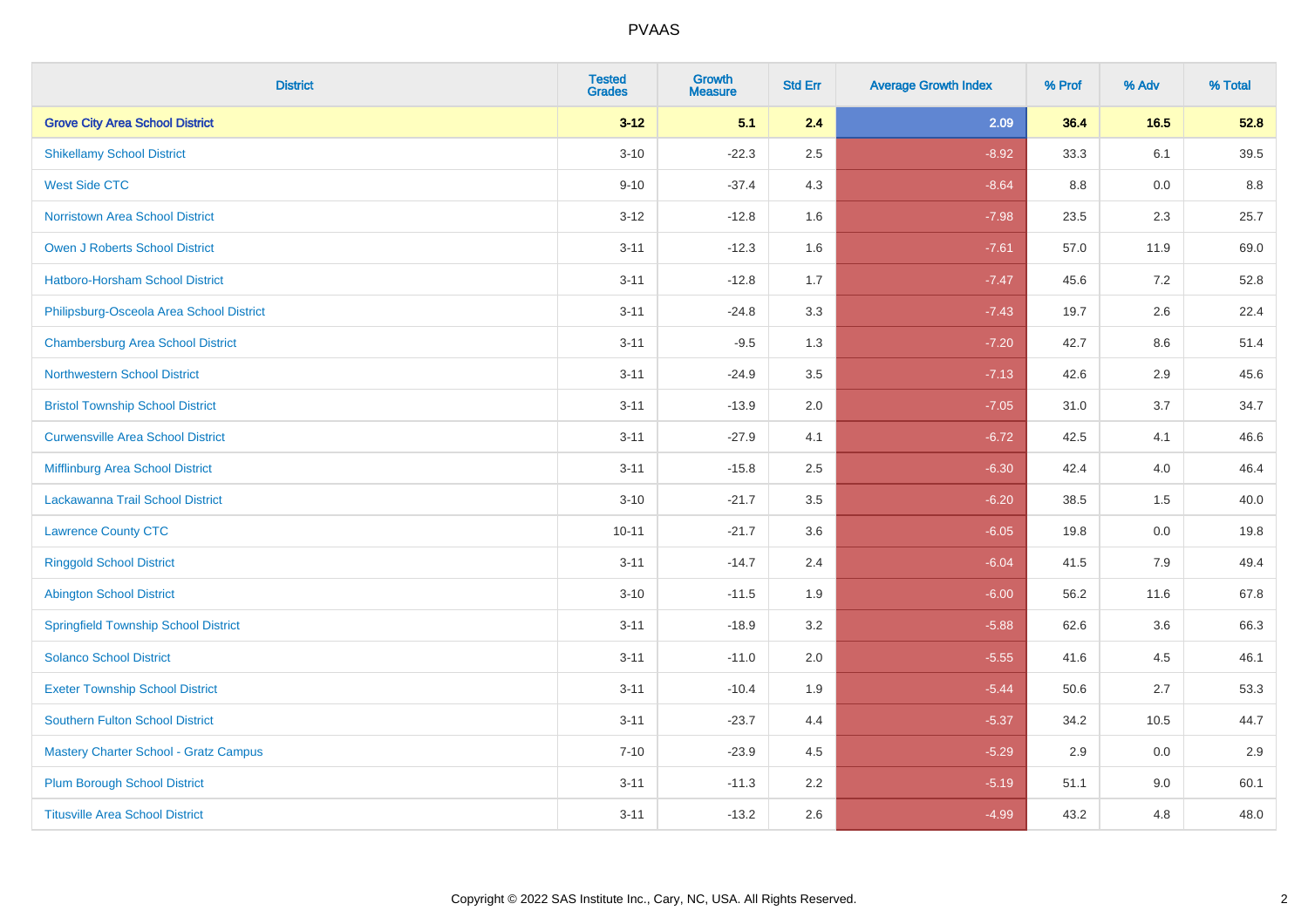| <b>District</b>                                | <b>Tested</b><br><b>Grades</b> | Growth<br><b>Measure</b> | <b>Std Err</b> | <b>Average Growth Index</b> | % Prof | % Adv   | % Total  |
|------------------------------------------------|--------------------------------|--------------------------|----------------|-----------------------------|--------|---------|----------|
| <b>Grove City Area School District</b>         | $3 - 12$                       | 5.1                      | 2.4            | 2.09                        | 36.4   | $16.5$  | 52.8     |
| Southern Columbia Area School District         | $3 - 11$                       | $-14.6$                  | 3.0            | $-4.92$                     | 55.0   | 4.0     | 59.0     |
| Schuylkill Haven Area School District          | $3 - 11$                       | $-15.3$                  | 3.1            | $-4.87$                     | 49.7   | 2.4     | 52.1     |
| <b>Bucks County Technical High School</b>      | $9 - 10$                       | $-12.0$                  | 2.5            | $-4.84$                     | 35.9   | $3.2\,$ | 39.2     |
| <b>Tacony Academy Charter School</b>           | $3 - 11$                       | $-14.7$                  | 3.0            | $-4.82$                     | 22.4   | 1.8     | 24.1     |
| <b>Tulpehocken Area School District</b>        | $3 - 12$                       | $-13.7$                  | 2.8            | $-4.81$                     | 36.7   | 2.8     | 39.4     |
| <b>Frazier School District</b>                 | $3 - 11$                       | $-17.2$                  | 3.7            | $-4.70$                     | 37.1   | 1.6     | 38.7     |
| <b>Riverside Beaver County School District</b> | $3 - 11$                       | $-14.0$                  | 3.0            | $-4.64$                     | 49.4   | 8.8     | 58.2     |
| <b>Penns Manor Area School District</b>        | $3 - 12$                       | $-17.0$                  | 3.7            | $-4.52$                     | 29.7   | 3.1     | 32.8     |
| <b>Annville-Cleona School District</b>         | $3 - 12$                       | $-12.1$                  | 2.7            | $-4.46$                     | 34.9   | $7.8\,$ | 42.6     |
| Lampeter-Strasburg School District             | $3 - 12$                       | $-8.6$                   | 2.0            | $-4.33$                     | 55.1   | 9.8     | 64.8     |
| <b>Butler Area School District</b>             | $3 - 11$                       | $-6.5$                   | 1.5            | $-4.26$                     | 42.5   | 9.4     | 51.9     |
| Southern Tioga School District                 | $3 - 11$                       | $-11.5$                  | 2.7            | $-4.25$                     | 47.8   | 6.4     | 54.3     |
| <b>South Park School District</b>              | $3 - 11$                       | $-11.3$                  | 2.7            | $-4.23$                     | 53.5   | 13.7    | 67.3     |
| <b>West Mifflin Area School District</b>       | $3 - 12$                       | $-12.3$                  | 2.9            | $-4.22$                     | 39.7   | 10.3    | $50.0\,$ |
| Columbia-Montour AVTS                          | $9 - 10$                       | $-12.5$                  | 3.0            | $-4.16$                     | 22.3   | 0.6     | 22.9     |
| Jefferson County-Dubois AVTS                   | $9 - 11$                       | $-16.2$                  | 3.9            | $-4.16$                     | 23.0   | 0.0     | 23.0     |
| <b>Wellsboro Area School District</b>          | $3 - 11$                       | $-12.4$                  | 3.0            | $-4.11$                     | 49.2   | 11.9    | 61.1     |
| <b>Avonworth School District</b>               | $3 - 10$                       | $-12.6$                  | 3.1            | $-4.01$                     | 59.8   | 4.6     | 64.4     |
| <b>Big Spring School District</b>              | $3 - 11$                       | $-9.8$                   | 2.4            | $-4.00$                     | 38.6   | 8.9     | 47.5     |
| Catasauqua Area School District                | $3 - 12$                       | $-12.1$                  | 3.0            | $-4.00$                     | 36.8   | 7.6     | 44.3     |
| Southern Huntingdon County School District     | $3 - 11$                       | $-12.9$                  | 3.2            | $-3.98$                     | 32.5   | 2.5     | 35.0     |
| <b>Minersville Area School District</b>        | $3 - 11$                       | $-14.4$                  | 3.7            | $-3.90$                     | 39.3   | 3.3     | 42.6     |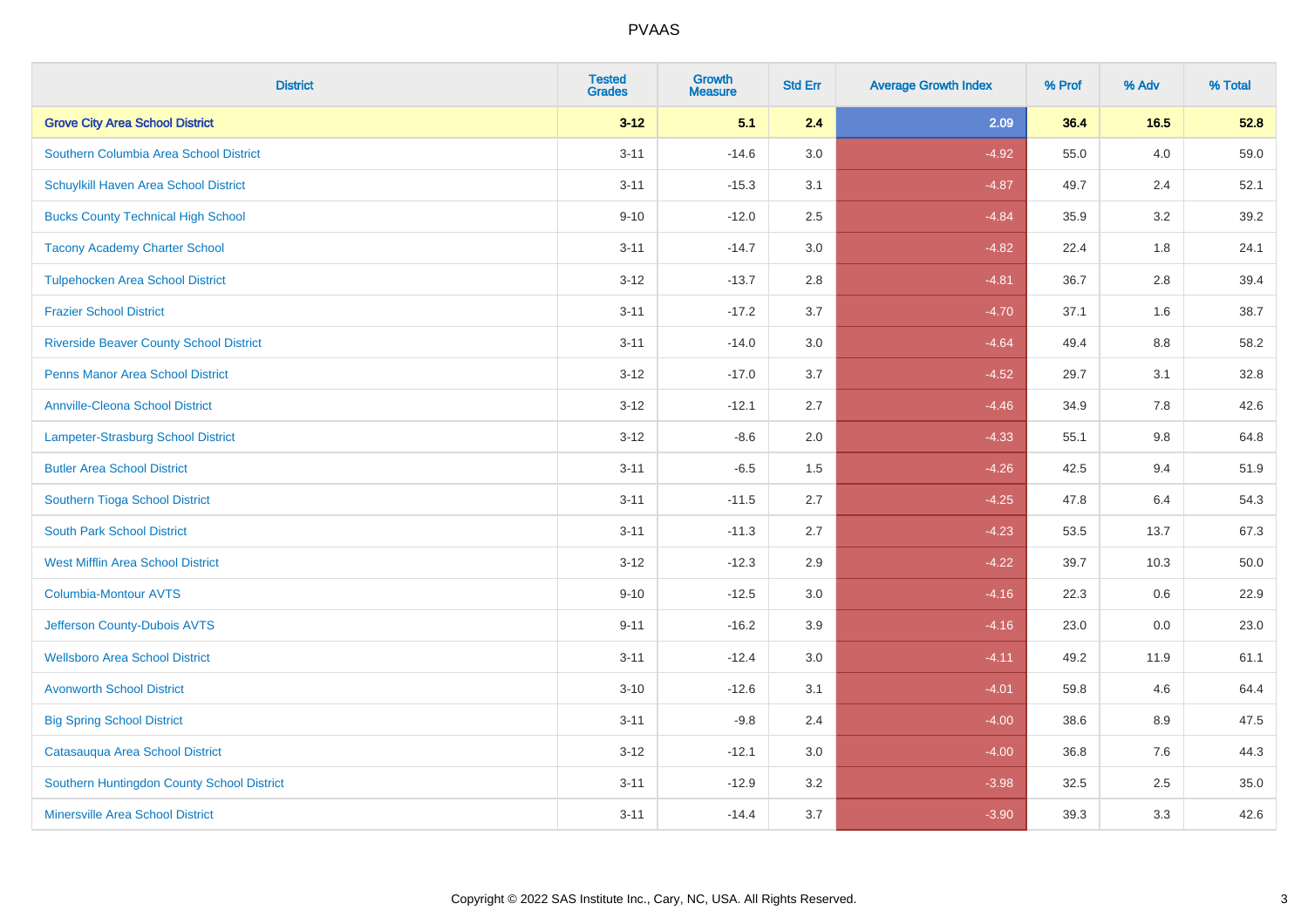| <b>District</b>                               | <b>Tested</b><br><b>Grades</b> | <b>Growth</b><br><b>Measure</b> | <b>Std Err</b> | <b>Average Growth Index</b> | % Prof | % Adv   | % Total |
|-----------------------------------------------|--------------------------------|---------------------------------|----------------|-----------------------------|--------|---------|---------|
| <b>Grove City Area School District</b>        | $3 - 12$                       | 5.1                             | 2.4            | 2.09                        | 36.4   | 16.5    | 52.8    |
| <b>Bradford Area School District</b>          | $3 - 12$                       | $-9.3$                          | 2.4            | $-3.87$                     | 45.8   | $8.3\,$ | 54.2    |
| <b>Marion Center Area School District</b>     | $3 - 10$                       | $-12.0$                         | 3.1            | $-3.87$                     | 33.7   | 1.1     | 34.8    |
| Northern Lehigh School District               | $3 - 12$                       | $-10.4$                         | 2.7            | $-3.82$                     | 28.0   | 9.3     | 37.3    |
| Propel Charter School - Braddock Hills        | $3 - 11$                       | $-13.6$                         | 3.6            | $-3.81$                     | 9.7    | 1.6     | 11.3    |
| Johnsonburg Area School District              | $3 - 11$                       | $-14.1$                         | 3.9            | $-3.62$                     | 54.0   | 4.6     | 58.6    |
| <b>Berwick Area School District</b>           | $3 - 11$                       | $-9.3$                          | 2.6            | $-3.59$                     | 42.1   | 5.5     | 47.6    |
| <b>Ridgway Area School District</b>           | $3 - 11$                       | $-14.5$                         | 4.1            | $-3.56$                     | 49.0   | 9.8     | 58.8    |
| <b>Clearfield Area School District</b>        | $3 - 10$                       | $-9.4$                          | 2.6            | $-3.56$                     | 43.0   | 3.1     | 46.1    |
| <b>Moniteau School District</b>               | $3 - 11$                       | $-11.8$                         | 3.3            | $-3.56$                     | 50.0   | 6.3     | 56.3    |
| <b>Milton Area School District</b>            | $3 - 11$                       | $-8.7$                          | 2.5            | $-3.52$                     | 45.4   | 6.9     | 52.3    |
| <b>Penn-Delco School District</b>             | $3 - 11$                       | $-6.8$                          | 1.9            | $-3.51$                     | 46.6   | 3.2     | 49.8    |
| <b>Williamsburg Community School District</b> | $3 - 11$                       | $-14.3$                         | 4.1            | $-3.48$                     | 28.3   | $0.0\,$ | 28.3    |
| <b>Interboro School District</b>              | $3 - 12$                       | $-7.3$                          | 2.1            | $-3.43$                     | 46.6   | 4.8     | 51.4    |
| <b>Elizabeth Forward School District</b>      | $3 - 11$                       | $-8.4$                          | 2.4            | $-3.41$                     | 51.7   | 4.0     | 55.7    |
| <b>Steelton-Highspire School District</b>     | $3 - 11$                       | $-11.8$                         | 3.5            | $-3.40$                     | 14.5   | $0.0\,$ | 14.5    |
| <b>Neshannock Township School District</b>    | $3 - 10$                       | $-9.7$                          | 2.9            | $-3.34$                     | 62.4   | 5.6     | 67.9    |
| Maritime Academy Charter School               | $3 - 10$                       | $-11.4$                         | 3.5            | $-3.29$                     | 15.2   | 0.0     | 15.2    |
| <b>Tamaqua Area School District</b>           | $3 - 12$                       | $-8.2$                          | 2.5            | $-3.24$                     | 44.5   | 1.9     | 46.4    |
| <b>Waynesboro Area School District</b>        | $3 - 12$                       | $-6.1$                          | 1.9            | $-3.20$                     | 50.0   | 6.8     | 56.8    |
| <b>Boyertown Area School District</b>         | $3 - 11$                       | $-4.7$                          | 1.5            | $-3.17$                     | 55.2   | 11.3    | 66.5    |
| <b>Wallenpaupack Area School District</b>     | $3 - 11$                       | $-7.1$                          | 2.3            | $-3.09$                     | 40.8   | 2.4     | 43.1    |
| <b>Dubois Area School District</b>            | $3 - 11$                       | $-6.2$                          | 2.0            | $-3.07$                     | 50.9   | 13.4    | 64.3    |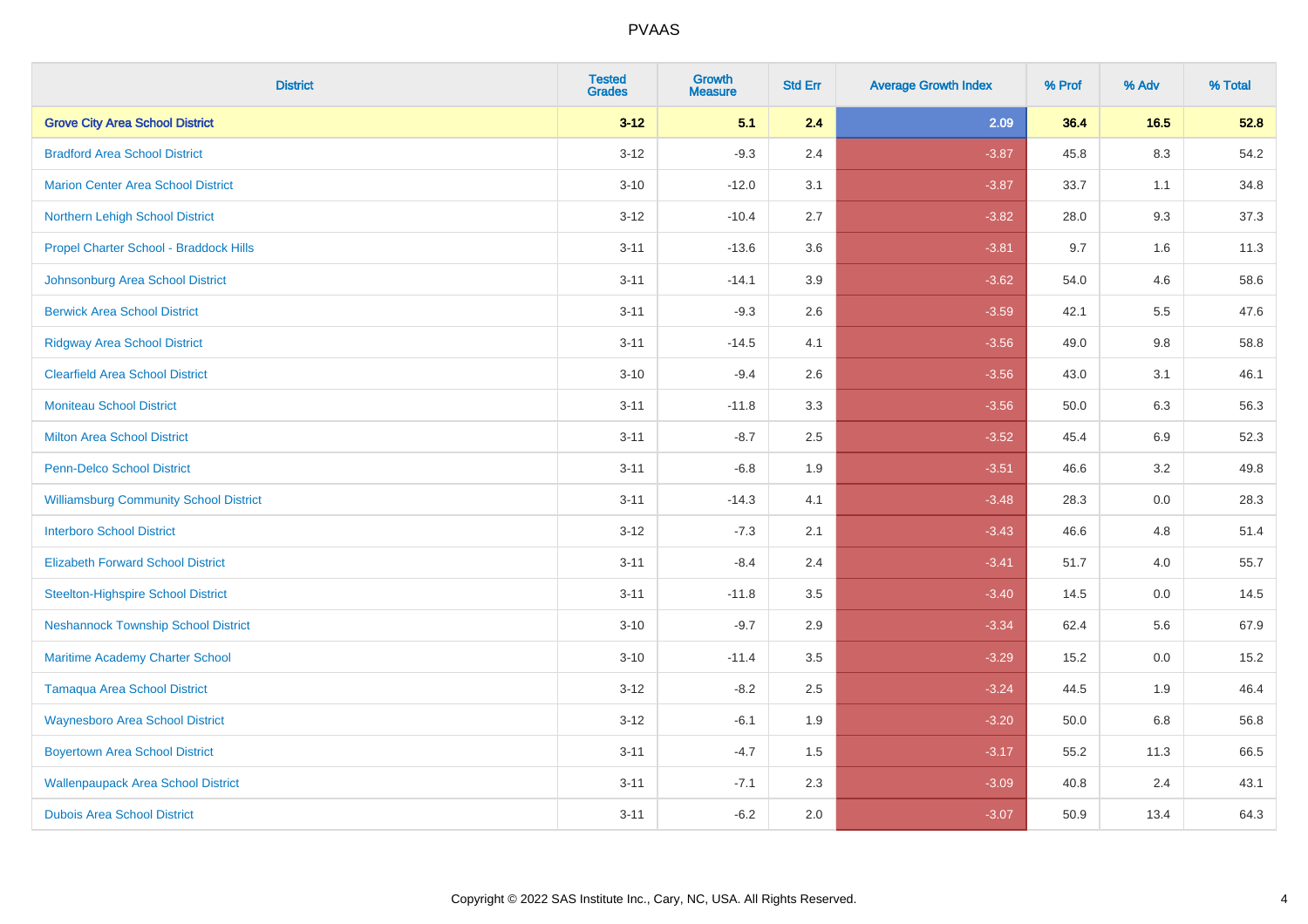| <b>District</b>                              | <b>Tested</b><br>Grades | <b>Growth</b><br><b>Measure</b> | <b>Std Err</b> | <b>Average Growth Index</b> | % Prof | % Adv   | % Total |
|----------------------------------------------|-------------------------|---------------------------------|----------------|-----------------------------|--------|---------|---------|
| <b>Grove City Area School District</b>       | $3 - 12$                | 5.1                             | 2.4            | 2.09                        | 36.4   | 16.5    | 52.8    |
| <b>Palisades School District</b>             | $3 - 11$                | $-8.7$                          | $2.8\,$        | $-3.06$                     | 53.8   | $6.7\,$ | 60.5    |
| <b>Pittsburgh School District</b>            | $3 - 11$                | $-3.3$                          | 1.1            | $-3.04$                     | 33.9   | 8.2     | 42.1    |
| Philadelphia Academy Charter School          | $3 - 11$                | $-8.9$                          | 2.9            | $-3.04$                     | 50.5   | 2.9     | 53.4    |
| <b>North East School District</b>            | $3 - 11$                | $-9.3$                          | 3.1            | $-3.02$                     | 62.6   | 14.4    | 77.0    |
| <b>Penn Hills School District</b>            | $3 - 11$                | $-7.6$                          | 2.6            | $-2.94$                     | 33.1   | 0.7     | 33.8    |
| <b>Conneaut School District</b>              | $3 - 12$                | $-7.5$                          | 2.6            | $-2.91$                     | 38.4   | 7.4     | 45.8    |
| <b>Easton Area School District</b>           | $3 - 12$                | $-4.1$                          | 1.4            | $-2.91$                     | 39.9   | 4.0     | 43.9    |
| <b>Rochester Area School District</b>        | $3 - 11$                | $-13.2$                         | 4.6            | $-2.89$                     | 19.5   | 1.3     | 20.8    |
| <b>Union City Area School District</b>       | $3 - 12$                | $-10.2$                         | 3.6            | $-2.87$                     | 42.9   | 3.2     | 46.0    |
| <b>Northern Potter School District</b>       | $3 - 12$                | $-13.1$                         | 4.6            | $-2.84$                     | 37.5   | 0.0     | 37.5    |
| <b>Propel Charter School-Homestead</b>       | $3 - 11$                | $-11.7$                         | 4.1            | $-2.84$                     | 15.9   | 0.0     | 15.9    |
| Nazareth Area School District                | $3 - 11$                | $-4.7$                          | 1.7            | $-2.82$                     | 59.2   | $9.9\,$ | 69.0    |
| <b>Carlisle Area School District</b>         | $3 - 11$                | $-5.3$                          | 1.9            | $-2.81$                     | 54.0   | 6.3     | 60.3    |
| <b>Carmichaels Area School District</b>      | $3 - 10$                | $-9.3$                          | 3.3            | $-2.81$                     | 35.1   | 1.4     | 36.5    |
| <b>Redbank Valley School District</b>        | $3 - 11$                | $-9.5$                          | 3.4            | $-2.77$                     | 31.5   | 4.9     | 36.4    |
| <b>Highlands School District</b>             | $3 - 11$                | $-7.4$                          | 2.7            | $-2.76$                     | 44.4   | 3.7     | 48.2    |
| <b>Forest Hills School District</b>          | $3 - 11$                | $-7.3$                          | 2.7            | $-2.74$                     | 41.1   | 13.7    | 54.8    |
| <b>Trinity Area School District</b>          | $3 - 11$                | $-5.4$                          | 2.0            | $-2.71$                     | 48.3   | 11.8    | 60.1    |
| <b>Propel Charter School-Montour</b>         | $3 - 10$                | $-10.7$                         | 3.9            | $-2.71$                     | 13.7   | 0.0     | 13.7    |
| South Allegheny School District              | $3 - 11$                | $-8.8$                          | 3.2            | $-2.70$                     | 40.5   | 0.0     | 40.5    |
| <b>Quakertown Community School District</b>  | $3 - 12$                | $-4.4$                          | 1.6            | $-2.70$                     | 56.5   | 10.0    | 66.6    |
| <b>Blairsville-Saltsburg School District</b> | $3 - 11$                | $-8.0$                          | 3.0            | $-2.68$                     | 37.3   | 7.0     | 44.3    |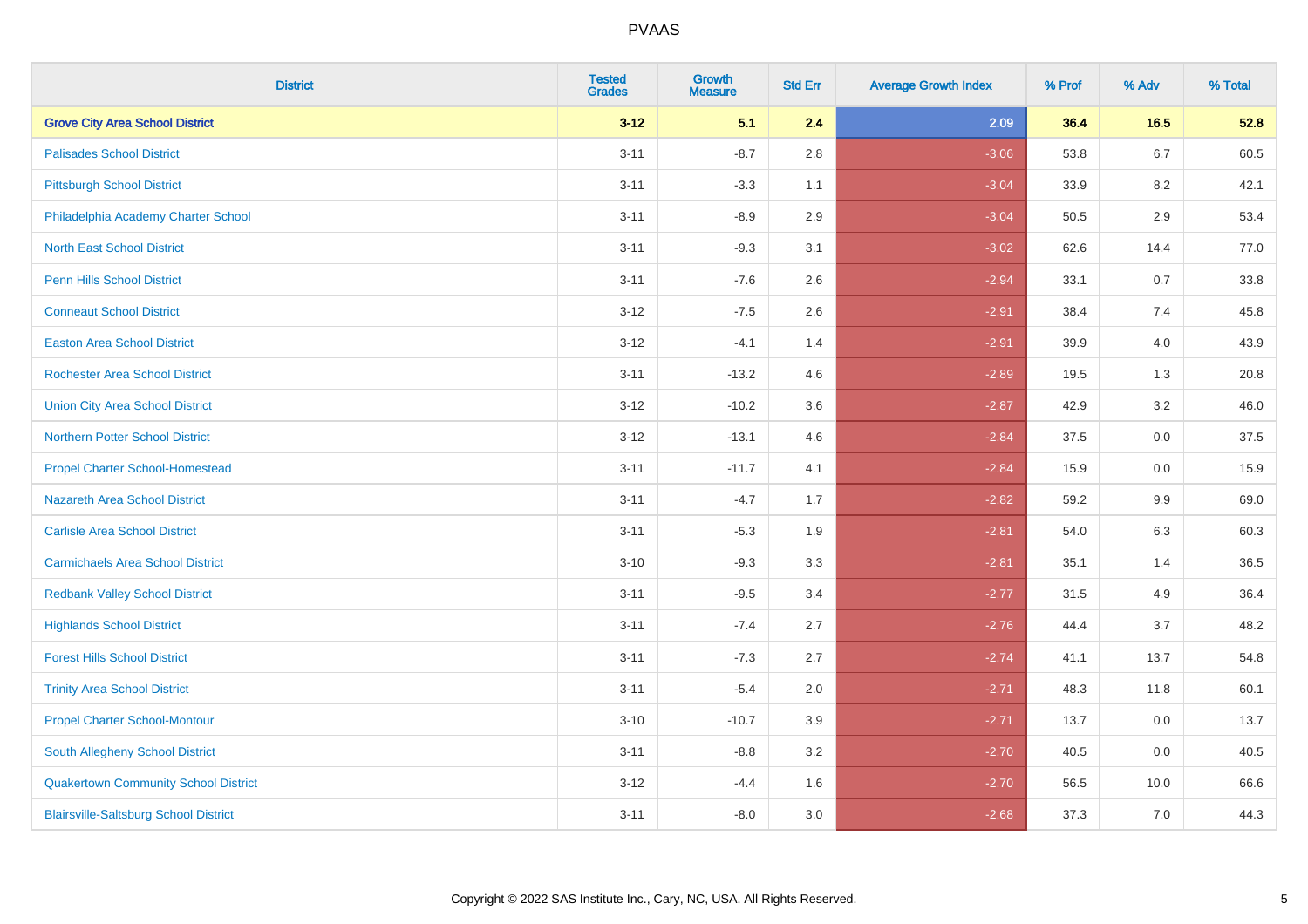| <b>District</b>                               | <b>Tested</b><br><b>Grades</b> | <b>Growth</b><br><b>Measure</b> | <b>Std Err</b> | <b>Average Growth Index</b> | % Prof | % Adv   | % Total |
|-----------------------------------------------|--------------------------------|---------------------------------|----------------|-----------------------------|--------|---------|---------|
| <b>Grove City Area School District</b>        | $3 - 12$                       | 5.1                             | 2.4            | 2.09                        | 36.4   | 16.5    | 52.8    |
| <b>Harbor Creek School District</b>           | $3 - 11$                       | $-7.1$                          | 2.7            | $-2.67$                     | 48.8   | 15.2    | 64.0    |
| <b>Pine Grove Area School District</b>        | $3 - 11$                       | $-7.7$                          | 2.9            | $-2.66$                     | 42.3   | 7.7     | 50.0    |
| <b>New Castle Area School District</b>        | $3-12$                         | $-6.4$                          | 2.4            | $-2.66$                     | 32.5   | $4.3$   | 36.8    |
| Northern Tioga School District                | $3 - 12$                       | $-7.5$                          | 2.8            | $-2.64$                     | 54.0   | 1.2     | 55.2    |
| <b>Dunmore School District</b>                | $3 - 11$                       | $-7.7$                          | 2.9            | $-2.62$                     | 34.0   | 7.2     | 41.2    |
| <b>Coatesville Area School District</b>       | $3 - 11$                       | $-4.4$                          | 1.7            | $-2.62$                     | 36.3   | $4.2\,$ | 40.5    |
| <b>Northwest Area School District</b>         | $3 - 10$                       | $-10.0$                         | 3.8            | $-2.59$                     | 34.6   | 7.3     | 41.8    |
| <b>Blue Mountain School District</b>          | $3 - 10$                       | $-5.8$                          | 2.3            | $-2.56$                     | 46.6   | 8.5     | 55.1    |
| <b>Slippery Rock Area School District</b>     | $3 - 11$                       | $-6.3$                          | 2.5            | $-2.51$                     | 56.2   | $9.5\,$ | 65.7    |
| <b>North Star School District</b>             | $3 - 11$                       | $-8.7$                          | 3.5            | $-2.51$                     | 47.8   | 6.0     | 53.7    |
| Mahanoy Area School District                  | $3 - 10$                       | $-9.0$                          | 3.6            | $-2.49$                     | 26.2   | 1.6     | 27.9    |
| <b>Keystone Central School District</b>       | $3 - 11$                       | $-5.1$                          | 2.0            | $-2.46$                     | 44.7   | 4.6     | 49.4    |
| <b>Sugar Valley Rural Charter School</b>      | $3 - 11$                       | $-11.0$                         | 4.5            | $-2.46$                     | 14.9   | $0.0\,$ | 14.9    |
| <b>Mohawk Area School District</b>            | $3 - 11$                       | $-7.5$                          | 3.1            | $-2.45$                     | 49.4   | 11.0    | 60.4    |
| <b>Innovative Arts Academy Charter School</b> | $6 - 11$                       | $-9.1$                          | 3.7            | $-2.44$                     | 9.5    | 0.0     | 9.5     |
| <b>Yough School District</b>                  | $3 - 10$                       | $-6.6$                          | 2.7            | $-2.43$                     | 50.8   | 4.0     | 54.8    |
| <b>Chartiers-Houston School District</b>      | $3 - 10$                       | $-8.6$                          | 3.5            | $-2.41$                     | 59.7   | 4.5     | 64.2    |
| <b>Farrell Area School District</b>           | $3 - 11$                       | $-10.4$                         | 4.3            | $-2.41$                     | 19.0   | 0.0     | 19.0    |
| <b>Universal Audenried Charter School</b>     | $9 - 11$                       | $-5.8$                          | 2.4            | $-2.40$                     | 14.6   | 0.0     | 14.6    |
| <b>Freedom Area School District</b>           | $3 - 11$                       | $-7.1$                          | 3.0            | $-2.37$                     | 43.8   | 4.2     | 47.9    |
| Jefferson-Morgan School District              | $3 - 10$                       | $-9.9$                          | 4.2            | $-2.35$                     | 43.8   | 4.2     | 47.9    |
| La Academia Partnership Charter School        | $6 - 11$                       | $-11.0$                         | 4.7            | $-2.34$                     | 6.8    | 0.0     | 6.8     |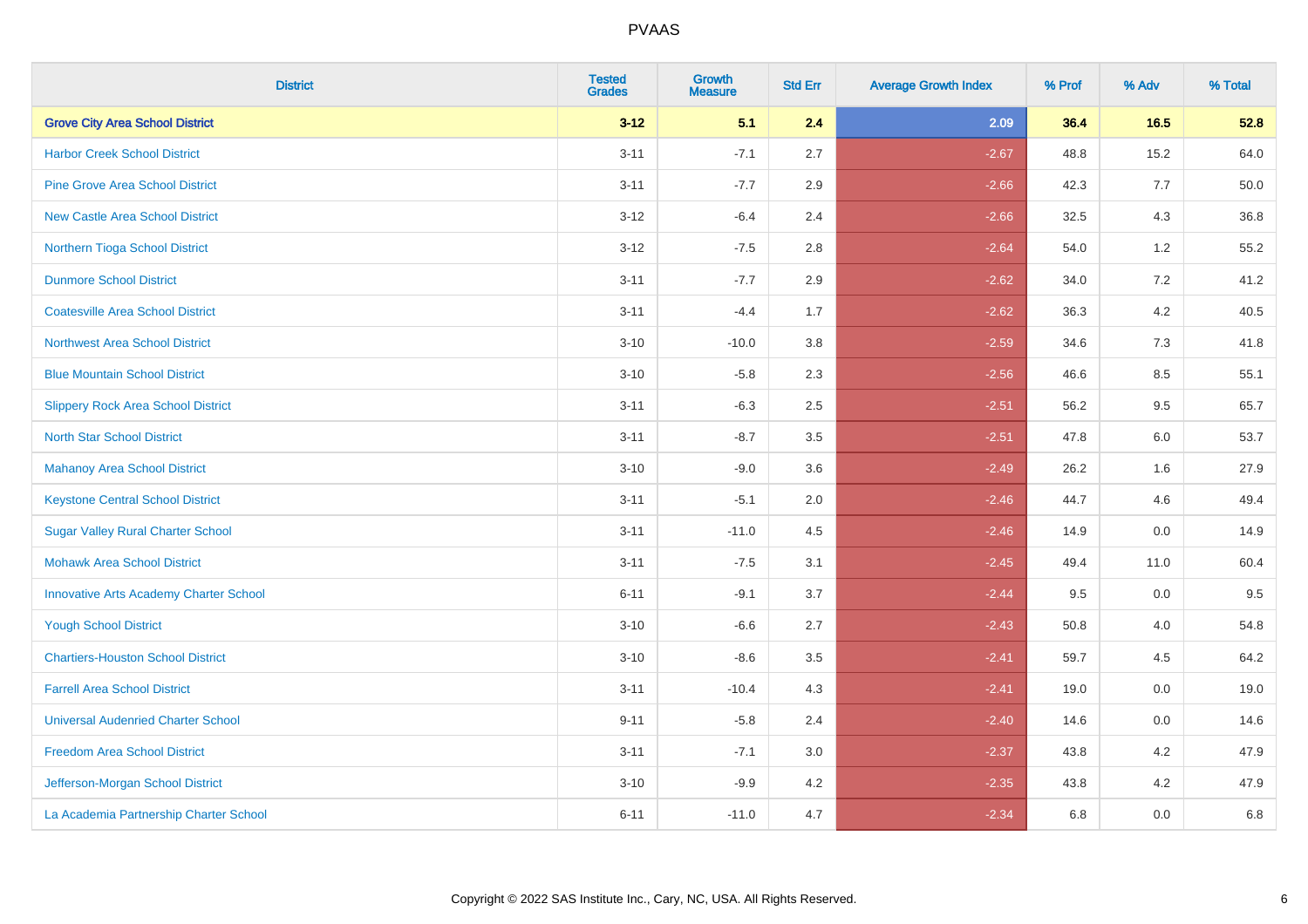| <b>District</b>                                   | <b>Tested</b><br><b>Grades</b> | Growth<br><b>Measure</b> | <b>Std Err</b> | <b>Average Growth Index</b> | % Prof | % Adv   | % Total |
|---------------------------------------------------|--------------------------------|--------------------------|----------------|-----------------------------|--------|---------|---------|
| <b>Grove City Area School District</b>            | $3 - 12$                       | 5.1                      | 2.4            | 2.09                        | 36.4   | $16.5$  | 52.8    |
| <b>Southmoreland School District</b>              | $3 - 11$                       | $-8.3$                   | 3.6            | $-2.32$                     | 56.8   | 7.2     | 64.0    |
| <b>Upper Moreland Township School District</b>    | $3 - 11$                       | $-5.0$                   | 2.2            | $-2.31$                     | 57.9   | 4.0     | 61.9    |
| South Williamsport Area School District           | $3 - 10$                       | $-5.7$                   | 2.5            | $-2.30$                     | 45.5   | 4.5     | 50.0    |
| Salisbury-Elk Lick School District                | $3 - 11$                       | $-13.5$                  | 5.9            | $-2.30$                     | 27.8   | 0.0     | 27.8    |
| <b>Indiana Area School District</b>               | $3 - 11$                       | $-5.3$                   | 2.3            | $-2.28$                     | 47.6   | 18.4    | 66.1    |
| <b>Oxford Area School District</b>                | $3 - 11$                       | $-4.3$                   | 1.9            | $-2.26$                     | 41.3   | $8.0\,$ | 49.3    |
| <b>Juniata County School District</b>             | $3 - 12$                       | $-4.9$                   | 2.1            | $-2.26$                     | 38.5   | 2.9     | 41.4    |
| <b>Portage Area School District</b>               | $3 - 10$                       | $-8.1$                   | 3.6            | $-2.26$                     | 40.6   | 9.4     | 50.0    |
| <b>Windber Area School District</b>               | $3 - 11$                       | $-7.2$                   | 3.2            | $-2.24$                     | 55.4   | $7.2\,$ | 62.6    |
| <b>East Lycoming School District</b>              | $3 - 11$                       | $-6.0$                   | 2.7            | $-2.24$                     | 48.3   | 4.2     | 52.5    |
| <b>York Co School Of Technology</b>               | $9 - 12$                       | $-3.8$                   | 1.7            | $-2.22$                     | 39.1   | 5.6     | 44.7    |
| <b>Muncy School District</b>                      | $3 - 11$                       | $-8.1$                   | 3.7            | $-2.21$                     | 42.0   | $3.8\,$ | 45.8    |
| <b>West Middlesex Area School District</b>        | $3 - 10$                       | $-8.4$                   | 3.8            | $-2.21$                     | 34.9   | 2.8     | 37.6    |
| Jim Thorpe Area School District                   | $3 - 11$                       | $-5.8$                   | 2.7            | $-2.19$                     | 33.3   | 7.4     | 40.7    |
| <b>Keystone Education Center Charter School</b>   | $3 - 12$                       | $-12.9$                  | 5.9            | $-2.19$                     | 28.0   | 0.0     | 28.0    |
| <b>Perkiomen Valley School District</b>           | $3 - 11$                       | $-3.5$                   | 1.6            | $-2.18$                     | 53.8   | 13.4    | 67.2    |
| <b>Benton Area School District</b>                | $3 - 10$                       | $-9.7$                   | 4.5            | $-2.18$                     | 43.2   | 5.4     | 48.6    |
| Susquehanna Township School District              | $3 - 12$                       | $-5.8$                   | 2.7            | $-2.17$                     | 36.0   | 5.6     | 41.6    |
| <b>Crawford Central School District</b>           | $3 - 11$                       | $-4.7$                   | 2.2            | $-2.15$                     | 40.6   | 10.5    | 51.1    |
| <b>Aliquippa School District</b>                  | $3 - 11$                       | $-9.0$                   | 4.2            | $-2.14$                     | 11.0   | 0.0     | 11.0    |
| <b>Williams Valley School District</b>            | $3 - 11$                       | $-7.3$                   | 3.4            | $-2.13$                     | 23.2   | 0.0     | 23.2    |
| <b>Executive Education Academy Charter School</b> | $3 - 10$                       | $-6.5$                   | 3.1            | $-2.08$                     | 23.7   | 2.2     | 25.8    |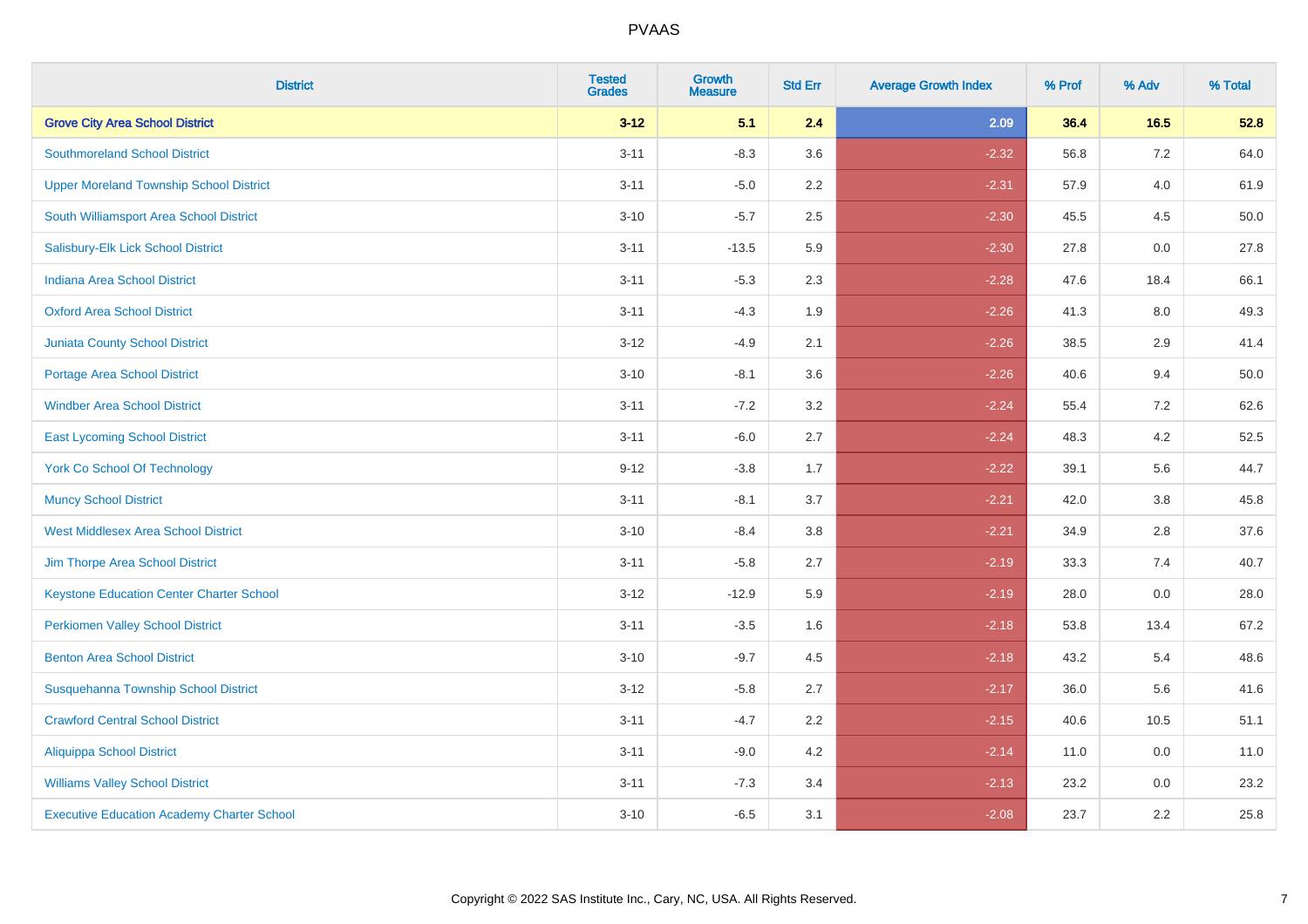| <b>District</b>                                | <b>Tested</b><br><b>Grades</b> | <b>Growth</b><br><b>Measure</b> | <b>Std Err</b> | <b>Average Growth Index</b> | % Prof | % Adv   | % Total |
|------------------------------------------------|--------------------------------|---------------------------------|----------------|-----------------------------|--------|---------|---------|
| <b>Grove City Area School District</b>         | $3 - 12$                       | 5.1                             | 2.4            | 2.09                        | 36.4   | 16.5    | 52.8    |
| <b>Middletown Area School District</b>         | $3 - 11$                       | $-5.3$                          | 2.6            | $-2.05$                     | 46.4   | 5.3     | 51.7    |
| Karns City Area School District                | $3 - 11$                       | $-6.0$                          | 2.9            | $-2.03$                     | 53.1   | 8.3     | 61.5    |
| <b>Corry Area School District</b>              | $3 - 11$                       | $-5.3$                          | 2.6            | $-2.03$                     | 38.5   | $6.0\,$ | 44.5    |
| <b>California Area School District</b>         | $3 - 10$                       | $-7.3$                          | 3.6            | $-2.02$                     | 42.6   | 9.8     | 52.5    |
| <b>Moshannon Valley School District</b>        | $3 - 10$                       | $-7.0$                          | 3.4            | $-2.01$                     | 48.5   | 0.0     | 48.5    |
| The New Academy Charter School                 | $8 - 11$                       | $-10.4$                         | 5.2            | $-2.00$                     | 0.0    | 0.0     | 0.0     |
| <b>Upper Dauphin Area School District</b>      | $3 - 11$                       | $-6.3$                          | 3.2            | $-1.98$                     | 37.4   | 4.8     | 42.2    |
| <b>Mount Union Area School District</b>        | $3 - 10$                       | $-6.1$                          | 3.1            | $-1.97$                     | 32.2   | 3.4     | 35.6    |
| <b>Forest City Regional School District</b>    | $3 - 12$                       | $-6.0$                          | 3.0            | $-1.96$                     | 44.1   | 0.0     | 44.1    |
| <b>Bermudian Springs School District</b>       | $3 - 11$                       | $-5.5$                          | 2.9            | $-1.94$                     | 56.4   | 6.8     | 63.2    |
| <b>Somerset Area School District</b>           | $3 - 11$                       | $-4.4$                          | 2.3            | $-1.93$                     | 44.4   | 14.9    | 59.3    |
| Mount Pleasant Area School District            | $3 - 11$                       | $-5.0$                          | 2.6            | $-1.93$                     | 52.6   | $0.0\,$ | 52.6    |
| <b>Gettysburg Area School District</b>         | $3 - 11$                       | $-4.0$                          | 2.1            | $-1.89$                     | 45.3   | 14.0    | 59.3    |
| <b>Greensburg Salem School District</b>        | $3 - 11$                       | $-4.4$                          | 2.4            | $-1.88$                     | 47.6   | 4.9     | 52.4    |
| <b>East Allegheny School District</b>          | $3 - 11$                       | $-6.3$                          | 3.3            | $-1.87$                     | 31.9   | 9.7     | 41.7    |
| <b>Western Beaver County School District</b>   | $3 - 11$                       | $-7.8$                          | 4.2            | $-1.87$                     | 56.5   | 6.5     | 63.0    |
| <b>Central Columbia School District</b>        | $3-12$                         | $-4.8$                          | 2.6            | $-1.86$                     | 53.7   | 14.8    | 68.5    |
| <b>Kiski Area School District</b>              | $3 - 11$                       | $-3.7$                          | 2.0            | $-1.86$                     | 57.4   | 10.4    | 67.8    |
| <b>Brownsville Area School District</b>        | $3 - 12$                       | $-7.2$                          | 3.9            | $-1.83$                     | 34.4   | 6.1     | 40.5    |
| <b>Montrose Area School District</b>           | $3 - 10$                       | $-5.5$                          | 3.0            | $-1.82$                     | 46.7   | 5.4     | 52.2    |
| <b>Brandywine Heights Area School District</b> | $3 - 11$                       | $-4.9$                          | 2.7            | $-1.81$                     | 49.2   | 8.2     | 57.4    |
| <b>Pequea Valley School District</b>           | $3 - 11$                       | $-5.8$                          | 3.2            | $-1.80$                     | 39.8   | 9.1     | 48.9    |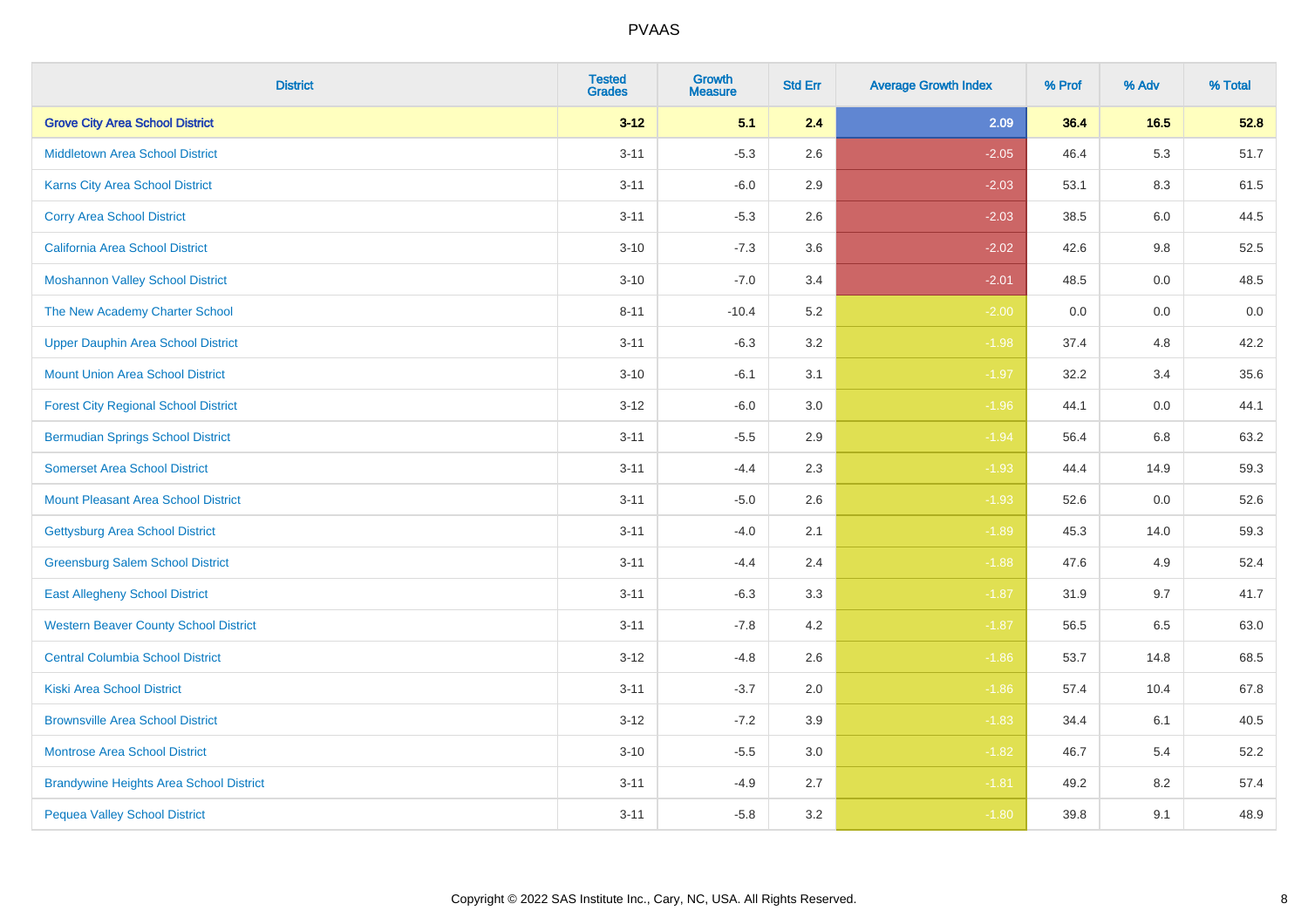| <b>District</b>                                                       | <b>Tested</b><br><b>Grades</b> | Growth<br><b>Measure</b> | <b>Std Err</b> | <b>Average Growth Index</b> | % Prof | % Adv   | % Total |
|-----------------------------------------------------------------------|--------------------------------|--------------------------|----------------|-----------------------------|--------|---------|---------|
| <b>Grove City Area School District</b>                                | $3 - 12$                       | 5.1                      | 2.4            | 2.09                        | 36.4   | $16.5$  | 52.8    |
| <b>Pittston Area School District</b>                                  | $3 - 11$                       | $-10.1$                  | 5.6            | $-1.80$                     | 38.1   | 9.5     | 47.6    |
| <b>Washington School District</b>                                     | $3 - 11$                       | $-4.9$                   | 2.8            | $-1.76$                     | 30.1   | 2.4     | 32.5    |
| <b>Canton Area School District</b>                                    | $3 - 11$                       | $-5.5$                   | $3.2\,$        | $-1.75$                     | 40.7   | 2.3     | 43.0    |
| <b>Old Forge School District</b>                                      | $3 - 12$                       | $-5.9$                   | 3.4            | $-1.73$                     | 52.9   | 7.1     | 60.0    |
| Perseus House Charter School Of Excellence                            | $6 - 11$                       | $-5.2$                   | 3.0            | $-1.72$                     | 16.5   | 0.0     | 16.5    |
| <b>Brentwood Borough School District</b>                              | $3 - 11$                       | $-5.3$                   | $3.0\,$        | $-1.72$                     | 52.0   | 6.1     | 58.2    |
| East Pennsboro Area School District                                   | $3 - 11$                       | $-4.2$                   | 2.5            | $-1.71$                     | 60.8   | 8.5     | 69.3    |
| <b>Twin Valley School District</b>                                    | $3 - 12$                       | $-3.6$                   | 2.1            | $-1.69$                     | 49.6   | 7.1     | 56.8    |
| <b>Pottstown School District</b>                                      | $3 - 12$                       | $-4.0$                   | 2.4            | $-1.68$                     | 29.8   | 1.2     | 31.0    |
| <b>Fairfield Area School District</b>                                 | $3 - 11$                       | $-5.6$                   | 3.4            | $-1.66$                     | 57.9   | 4.0     | 61.8    |
| <b>Shamokin Area School District</b>                                  | $3 - 11$                       | $-7.7$                   | 4.8            | $-1.60$                     | 38.1   | 3.2     | 41.3    |
| Preparatory Charter School Of Mathematics, Science, Tech, And Careers | $9 - 10$                       | $-4.0$                   | 2.5            | $-1.59$                     | 15.0   | $0.0\,$ | 15.0    |
| <b>Carbon Career &amp; Technical Institute</b>                        | $9 - 11$                       | $-5.7$                   | 3.6            | $-1.59$                     | 34.5   | 1.2     | 35.7    |
| <b>Tri-Valley School District</b>                                     | $3 - 10$                       | $-6.4$                   | 4.1            | $-1.57$                     | 37.0   | 4.4     | 41.3    |
| <b>Fort Cherry School District</b>                                    | $3 - 10$                       | $-5.9$                   | 3.8            | $-1.56$                     | 55.2   | 5.2     | 60.3    |
| <b>MaST Community Charter School</b>                                  | $3 - 10$                       | $-4.1$                   | 2.7            | $-1.52$                     | 44.0   | 9.5     | 53.4    |
| <b>Claysburg-Kimmel School District</b>                               | $3 - 11$                       | $-5.7$                   | 4.0            | $-1.42$                     | 42.9   | 8.2     | 51.0    |
| <b>Westmont Hilltop School District</b>                               | $3 - 11$                       | $-4.0$                   | 2.8            | $-1.40$                     | 36.3   | 13.3    | 49.6    |
| <b>Greencastle-Antrim School District</b>                             | $3 - 11$                       | $-3.0$                   | 2.2            | $-1.36$                     | 62.4   | 9.9     | 72.3    |
| <b>Ferndale Area School District</b>                                  | $3 - 10$                       | $-5.8$                   | 4.3            | $-1.33$                     | 40.0   | 0.0     | 40.0    |
| <b>Cambria Heights School District</b>                                | $3 - 10$                       | $-4.1$                   | 3.1            | $-1.32$                     | 51.0   | 6.0     | 57.0    |
| <b>Ellwood City Area School District</b>                              | $3 - 11$                       | $-4.2$                   | 3.2            | $-1.29$                     | 54.1   | 14.1    | 68.2    |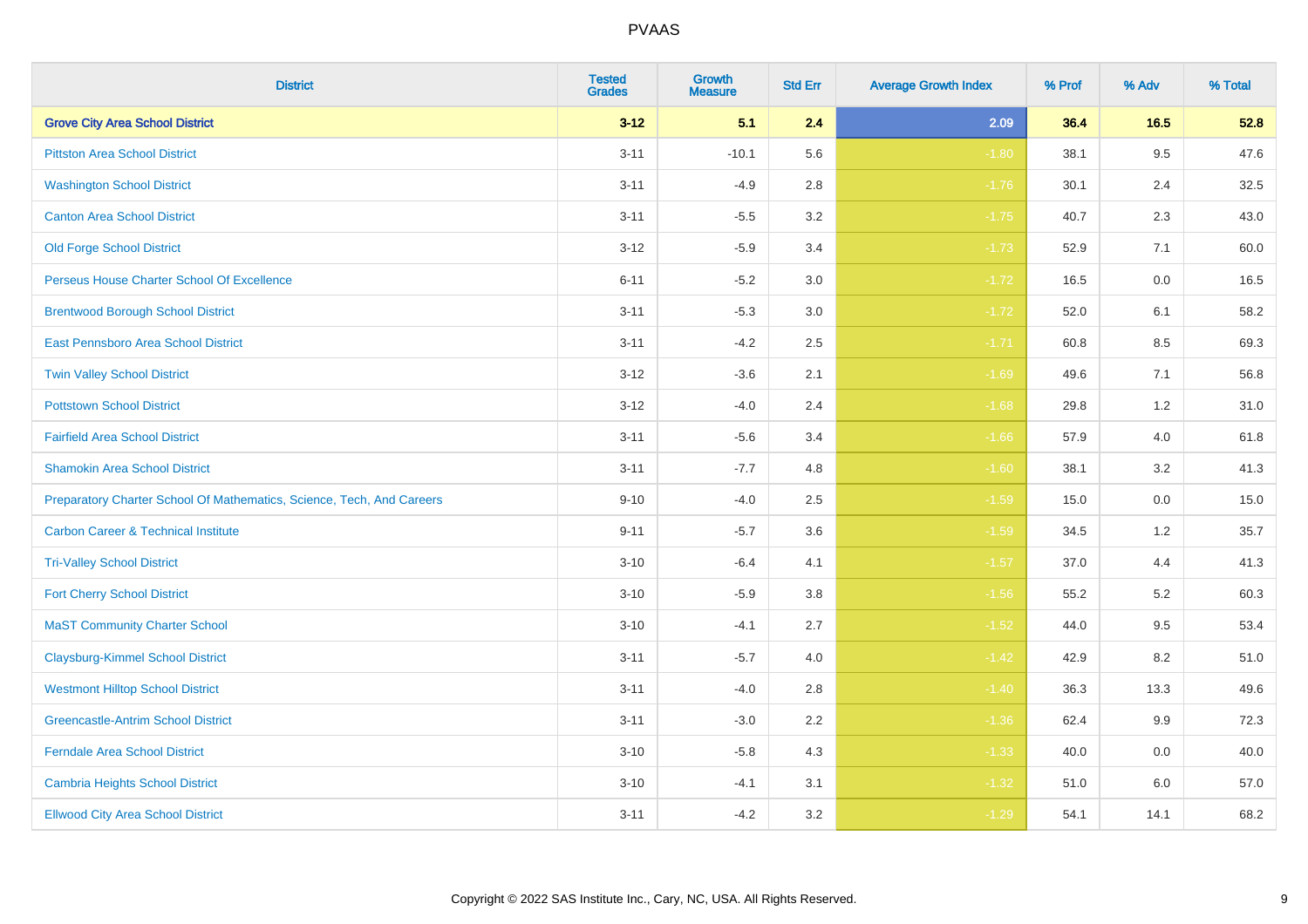| <b>District</b>                              | <b>Tested</b><br><b>Grades</b> | <b>Growth</b><br><b>Measure</b> | <b>Std Err</b> | <b>Average Growth Index</b> | % Prof | % Adv   | % Total |
|----------------------------------------------|--------------------------------|---------------------------------|----------------|-----------------------------|--------|---------|---------|
| <b>Grove City Area School District</b>       | $3 - 12$                       | 5.1                             | 2.4            | 2.09                        | 36.4   | 16.5    | 52.8    |
| <b>Shade-Central City School District</b>    | $3 - 11$                       | $-5.9$                          | 4.6            | $-1.28$                     | 27.8   | 0.0     | 27.8    |
| <b>Bristol Borough School District</b>       | $3 - 12$                       | $-4.3$                          | 3.4            | $-1.27$                     | 39.7   | 1.3     | 41.0    |
| <b>Troy Area School District</b>             | $3 - 10$                       | $-4.3$                          | 3.4            | $-1.26$                     | 43.2   | 5.7     | 48.9    |
| <b>Apollo-Ridge School District</b>          | $3 - 12$                       | $-4.7$                          | 3.7            | $-1.24$                     | 50.0   | 10.0    | 60.0    |
| <b>Elk Lake School District</b>              | $3 - 11$                       | $-4.0$                          | 3.3            | $-1.23$                     | 46.2   | 3.3     | 49.4    |
| <b>Scranton School District</b>              | $3 - 12$                       | $-2.9$                          | 2.4            | $-1.22$                     | 45.6   | 3.6     | 49.1    |
| <b>Riverview School District</b>             | $3 - 11$                       | $-4.6$                          | 3.8            | $-1.20$                     | 57.9   | 15.8    | 73.7    |
| <b>Greater Johnstown School District</b>     | $3 - 11$                       | $-3.1$                          | 2.6            | $-1.19$                     | 26.1   | 0.0     | 26.1    |
| <b>Big Beaver Falls Area School District</b> | $3 - 11$                       | $-3.9$                          | 3.3            | $-1.18$                     | 34.1   | 3.5     | 37.6    |
| <b>Chichester School District</b>            | $3 - 11$                       | $-2.7$                          | 2.3            | $-1.17$                     | 44.6   | 6.6     | 51.2    |
| <b>Chestnut Ridge School District</b>        | $3 - 12$                       | $-3.4$                          | 2.9            | $-1.17$                     | 46.6   | 5.8     | 52.4    |
| Kane Area School District                    | $3 - 10$                       | $-3.7$                          | $3.2\,$        | $-1.17$                     | 39.5   | $9.9\,$ | 49.4    |
| <b>Antietam School District</b>              | $3 - 10$                       | $-4.3$                          | 3.8            | $-1.13$                     | 36.4   | 5.4     | 41.8    |
| Jeannette City School District               | $3 - 11$                       | $-4.3$                          | 3.8            | $-1.13$                     | 46.7   | $7.5\,$ | 54.2    |
| <b>Dallas School District</b>                | $3 - 11$                       | $-2.5$                          | 2.2            | $-1.12$                     | 54.9   | 7.6     | 62.4    |
| Juniata Valley School District               | $3 - 11$                       | $-3.9$                          | 3.5            | $-1.10$                     | 44.4   | 3.5     | 47.8    |
| <b>Riverside School District</b>             | $3 - 11$                       | $-3.2$                          | 3.0            | $-1.09$                     | 43.0   | 9.0     | 52.0    |
| Conemaugh Township Area School District      | $3 - 12$                       | $-3.7$                          | 3.4            | $-1.09$                     | 53.8   | 17.6    | 71.4    |
| Oil City Area School District                | $3 - 11$                       | $-2.9$                          | 2.6            | $-1.08$                     | 44.4   | 5.8     | 50.2    |
| <b>Quaker Valley School District</b>         | $3 - 11$                       | $-2.8$                          | 2.6            | $-1.08$                     | 55.2   | 13.2    | 68.4    |
| <b>West Greene School District</b>           | $3 - 11$                       | $-4.5$                          | 4.3            | $-1.04$                     | 36.6   | 7.3     | 43.9    |
| <b>Lewisburg Area School District</b>        | $3 - 11$                       | $-2.7$                          | 2.6            | $-1.03$                     | 57.0   | 18.5    | 75.6    |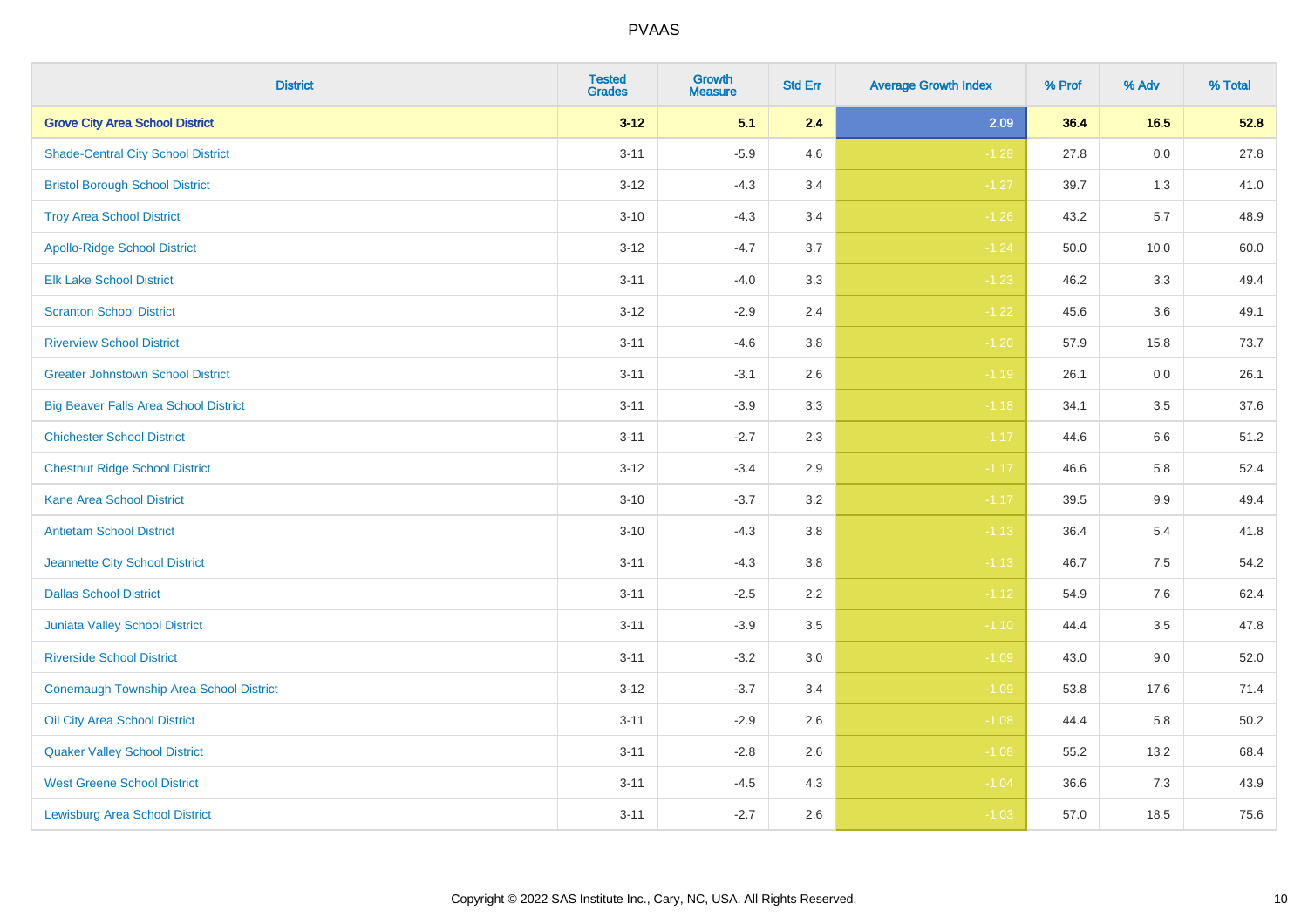| <b>District</b>                               | <b>Tested</b><br><b>Grades</b> | <b>Growth</b><br><b>Measure</b> | <b>Std Err</b> | <b>Average Growth Index</b> | % Prof | % Adv | % Total |
|-----------------------------------------------|--------------------------------|---------------------------------|----------------|-----------------------------|--------|-------|---------|
| <b>Grove City Area School District</b>        | $3 - 12$                       | 5.1                             | 2.4            | 2.09                        | 36.4   | 16.5  | 52.8    |
| <b>Valley Grove School District</b>           | $3 - 10$                       | $-3.7$                          | 3.7            | $-1.01$                     | 51.2   | 6.1   | 57.3    |
| <b>Seneca Valley School District</b>          | $3 - 11$                       | $-1.4$                          | 1.4            | $-0.99$                     | 57.2   | 11.4  | 68.6    |
| <b>North Hills School District</b>            | $3 - 11$                       | $-1.8$                          | 1.8            | $-0.96$                     | 59.1   | 14.1  | 73.2    |
| Imhotep Institute Charter High School         | $9 - 11$                       | $-5.3$                          | 5.8            | $-0.92$                     | 25.0   | 0.0   | 25.0    |
| <b>Wyoming Valley West School District</b>    | $3 - 11$                       | $-2.2$                          | 2.4            | $-0.91$                     | 49.4   | 3.0   | 52.4    |
| <b>Sullivan County School District</b>        | $3 - 10$                       | $-4.0$                          | 4.4            | $-0.90$                     | 66.7   | 2.6   | 69.2    |
| <b>Austin Area School District</b>            | $3 - 11$                       | $-5.7$                          | 6.4            | $-0.90$                     | 33.3   | 5.6   | 38.9    |
| <b>Columbia Borough School District</b>       | $3 - 12$                       | $-3.1$                          | 3.5            | $-0.89$                     | 29.5   | 1.9   | 31.4    |
| <b>Montour School District</b>                | $3 - 11$                       | $-1.8$                          | 2.1            | $-0.88$                     | 61.4   | 15.1  | 76.5    |
| <b>Charleroi School District</b>              | $3 - 11$                       | $-2.6$                          | 3.0            | $-0.86$                     | 55.7   | 7.4   | 63.1    |
| <b>Phoenixville Area School District</b>      | $3 - 11$                       | $-1.7$                          | 2.1            | $-0.83$                     | 59.9   | 10.6  | 70.5    |
| <b>Chartiers Valley School District</b>       | $3 - 11$                       | $-1.7$                          | 2.0            | $-0.81$                     | 54.7   | 8.4   | 63.1    |
| <b>Forest Area School District</b>            | $3 - 11$                       | $-4.4$                          | 5.4            | $-0.81$                     | 36.2   | 2.1   | 38.3    |
| <b>Lebanon School District</b>                | $3 - 11$                       | $-1.6$                          | 1.9            | $-0.80$                     | 24.4   | 2.6   | 27.0    |
| Shenango Area School District                 | $3 - 11$                       | $-2.6$                          | 3.3            | $-0.79$                     | 50.6   | 13.9  | 64.6    |
| <b>Northeast Bradford School District</b>     | $3 - 10$                       | $-3.1$                          | 4.0            | $-0.78$                     | 33.9   | 3.4   | 37.3    |
| <b>Conemaugh Valley School District</b>       | $3 - 12$                       | $-3.2$                          | 4.1            | $-0.78$                     | 48.2   | 5.6   | 53.7    |
| <b>Gillingham Charter School</b>              | $3 - 11$                       | $-4.4$                          | 5.6            | $-0.77$                     | 20.8   | 8.3   | 29.2    |
| <b>Turkeyfoot Valley Area School District</b> | $3 - 12$                       | $-4.3$                          | 5.6            | $-0.76$                     | 22.0   | 5.1   | 27.1    |
| <b>Bald Eagle Area School District</b>        | $3 - 11$                       | $-2.1$                          | 2.7            | $-0.75$                     | 48.4   | 9.4   | 57.7    |
| Huntingdon Area School District               | $3 - 11$                       | $-2.0$                          | 2.7            | $-0.72$                     | 36.8   | 10.3  | 47.0    |
| Mt Lebanon School District                    | $3 - 11$                       | $-1.0$                          | 1.5            | $-0.70$                     | 61.9   | 24.0  | 85.9    |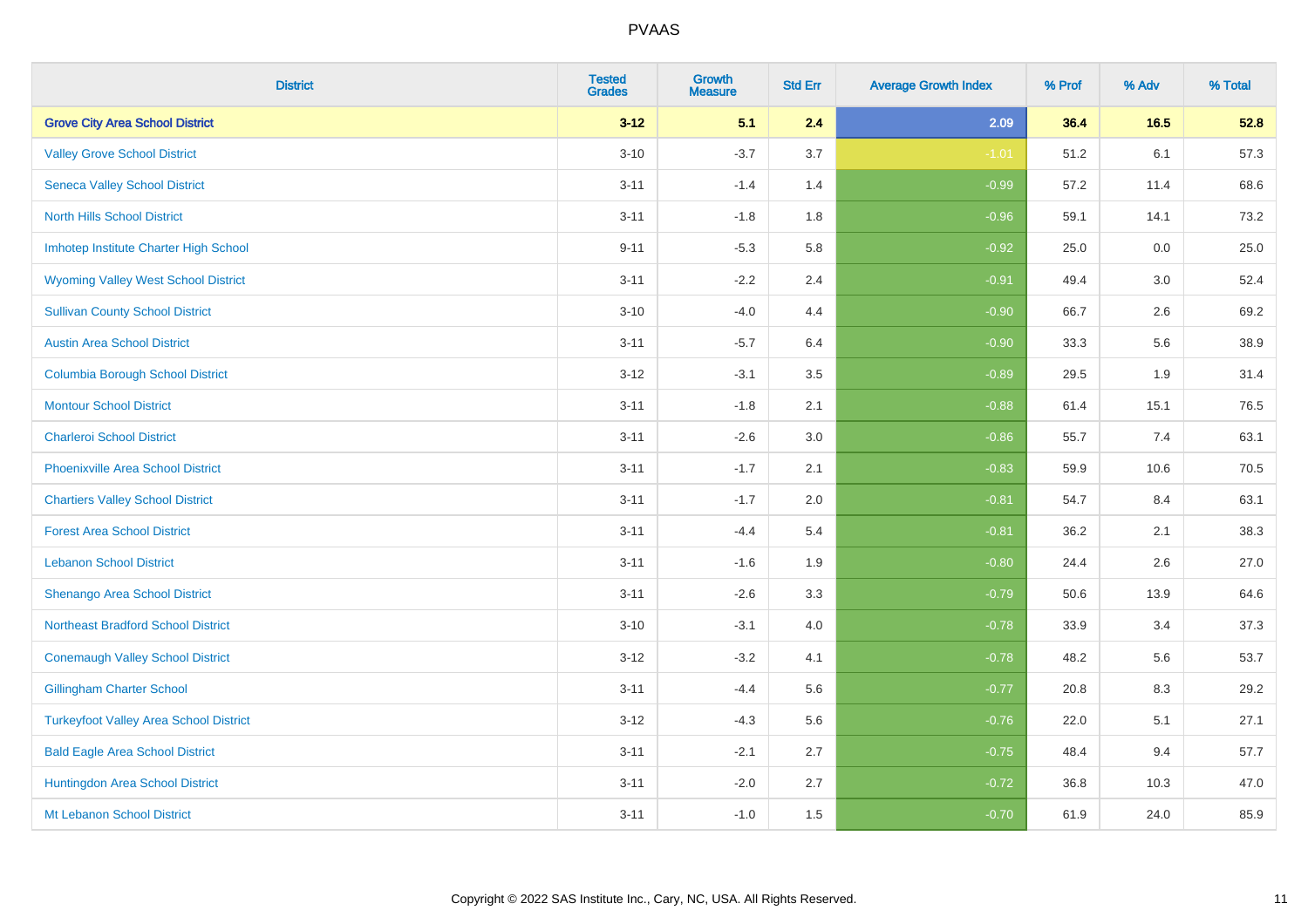| <b>District</b>                                         | <b>Tested</b><br><b>Grades</b> | <b>Growth</b><br><b>Measure</b> | <b>Std Err</b> | <b>Average Growth Index</b> | % Prof | % Adv   | % Total |
|---------------------------------------------------------|--------------------------------|---------------------------------|----------------|-----------------------------|--------|---------|---------|
| <b>Grove City Area School District</b>                  | $3 - 12$                       | 5.1                             | 2.4            | 2.09                        | 36.4   | 16.5    | 52.8    |
| <b>Lehighton Area School District</b>                   | $3 - 11$                       | $-1.6$                          | 2.3            | $-0.70$                     | 51.1   | 5.6     | 56.7    |
| <b>North Pocono School District</b>                     | $3 - 11$                       | $-2.3$                          | 3.4            | $-0.68$                     | 52.0   | 16.4    | 68.5    |
| <b>Cheltenham School District</b>                       | $3 - 11$                       | $-1.4$                          | 2.1            | $-0.67$                     | 46.1   | 10.0    | 56.1    |
| <b>Fannett-Metal School District</b>                    | $3 - 11$                       | $-3.4$                          | 5.1            | $-0.67$                     | 38.7   | 8.1     | 46.8    |
| <b>Susquehanna Community School District</b>            | $3 - 11$                       | $-2.8$                          | 4.2            | $-0.66$                     | 49.4   | 6.9     | 56.3    |
| <b>Burgettstown Area School District</b>                | $3 - 11$                       | $-2.1$                          | 3.4            | $-0.62$                     | 50.0   | 1.4     | 51.4    |
| <b>Clarion-Limestone Area School District</b>           | $3 - 12$                       | $-2.5$                          | 4.1            | $-0.60$                     | 56.8   | 6.8     | 63.6    |
| <b>Manheim Township School District</b>                 | $3 - 12$                       | $-0.9$                          | 1.6            | $-0.58$                     | 53.2   | 15.5    | 68.7    |
| <b>Central Greene School District</b>                   | $3 - 11$                       | $-1.6$                          | 2.8            | $-0.55$                     | 54.2   | $2.8\,$ | 57.0    |
| <b>Mid Valley School District</b>                       | $3 - 10$                       | $-1.7$                          | 3.0            | $-0.55$                     | 45.1   | 7.8     | 52.9    |
| <b>Wyoming Area School District</b>                     | $3 - 10$                       | $-1.3$                          | 2.6            | $-0.50$                     | 53.8   | 10.8    | 64.6    |
| <b>Canon-Mcmillan School District</b>                   | $3 - 11$                       | $-0.8$                          | 1.6            | $-0.50$                     | 58.7   | 15.9    | 74.6    |
| South Side Area School District                         | $3 - 11$                       | $-1.6$                          | 3.3            | $-0.48$                     | 50.0   | 6.8     | 56.8    |
| <b>Elizabethtown Area School District</b>               | $3 - 12$                       | $-0.9$                          | 1.9            | $-0.47$                     | 50.0   | 11.2    | 61.2    |
| Center For Student Learning Charter School At Pennsbury | $6 - 12$                       | $-2.9$                          | 6.1            | $-0.47$                     | 42.9   | 0.0     | 42.9    |
| <b>Conewago Valley School District</b>                  | $3 - 12$                       | $-0.9$                          | 2.0            | $-0.45$                     | 51.7   | 9.6     | 61.3    |
| <b>Bangor Area School District</b>                      | $3 - 12$                       | $-0.9$                          | 2.0            | $-0.43$                     | 44.3   | 4.7     | 49.0    |
| <b>Shaler Area School District</b>                      | $3 - 11$                       | $-0.8$                          | 1.9            | $-0.43$                     | 49.1   | 9.6     | 58.7    |
| North Schuylkill School District                        | $3 - 11$                       | $-1.0$                          | 2.4            | $-0.42$                     | 41.8   | 5.1     | 46.8    |
| <b>Sharpsville Area School District</b>                 | $3 - 11$                       | $-1.4$                          | 3.5            | $-0.40$                     | 55.2   | 13.4    | 68.7    |
| <b>Bellwood-Antis School District</b>                   | $3 - 10$                       | $-1.2$                          | 3.2            | $-0.39$                     | 55.1   | 10.1    | 65.2    |
| <b>Palmerton Area School District</b>                   | $3 - 11$                       | $-1.2$                          | 3.0            | $-0.39$                     | 57.4   | 5.0     | 62.4    |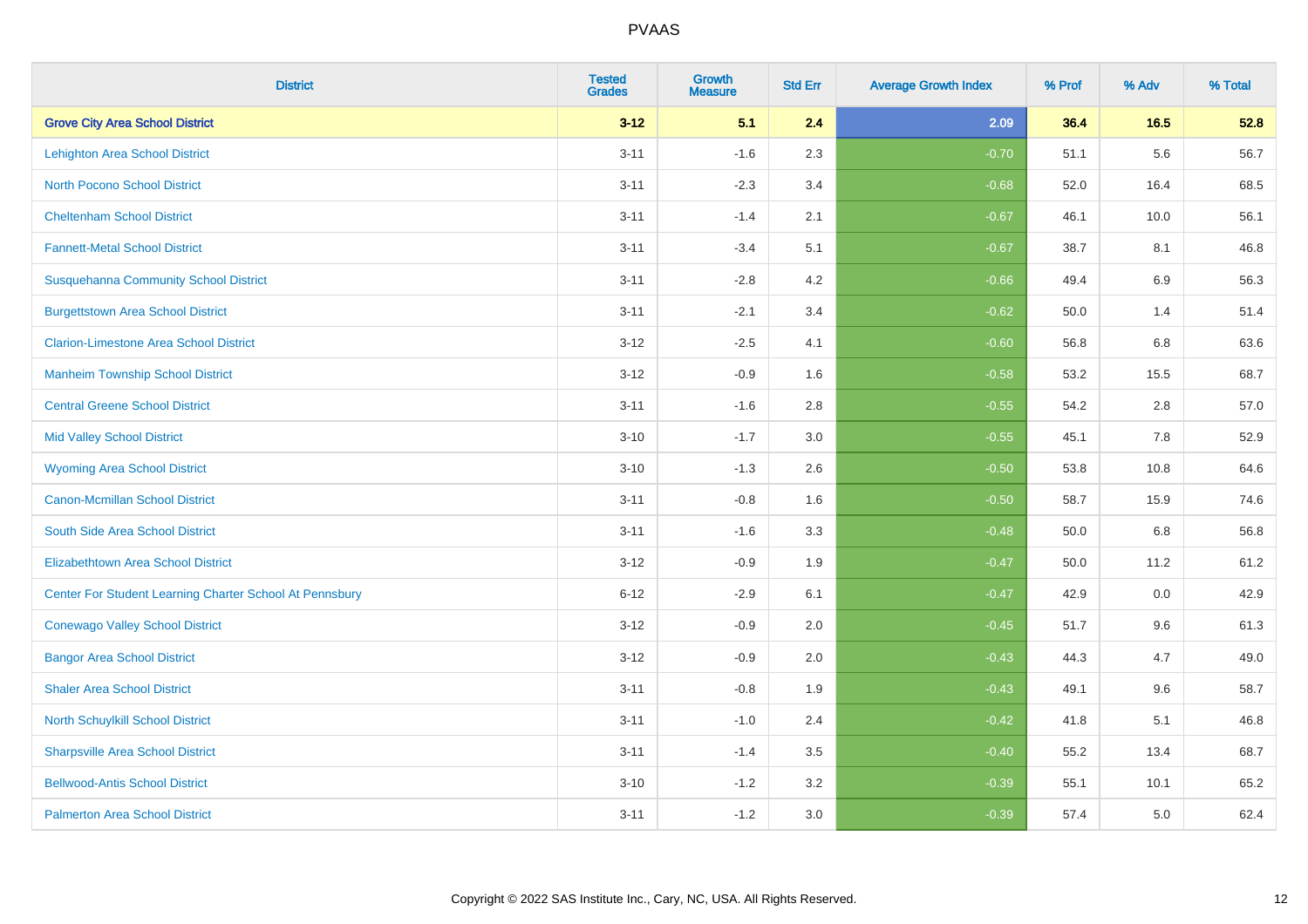| <b>District</b>                                    | <b>Tested</b><br><b>Grades</b> | Growth<br><b>Measure</b> | <b>Std Err</b> | <b>Average Growth Index</b> | % Prof | % Adv   | % Total |
|----------------------------------------------------|--------------------------------|--------------------------|----------------|-----------------------------|--------|---------|---------|
| <b>Grove City Area School District</b>             | $3 - 12$                       | 5.1                      | 2.4            | 2.09                        | 36.4   | $16.5$  | 52.8    |
| Hope For Hyndman Charter School                    | $3 - 11$                       | $-2.0$                   | 6.1            | $-0.32$                     | 33.3   | $0.0\,$ | 33.3    |
| <b>Albert Gallatin Area School District</b>        | $3 - 11$                       | $-0.8$                   | 2.4            | $-0.32$                     | 54.5   | 10.0    | 64.6    |
| <b>Cornell School District</b>                     | $3 - 11$                       | $-1.6$                   | 5.0            | $-0.32$                     | 33.8   | 1.5     | 35.4    |
| <b>Tuscarora School District</b>                   | $3 - 11$                       | $-0.6$                   | 2.3            | $-0.27$                     | 45.1   | 8.1     | 53.2    |
| <b>Penn Manor School District</b>                  | $3 - 11$                       | $-0.4$                   | 1.6            | $-0.25$                     | 51.9   | 12.6    | 64.5    |
| <b>Lakeview School District</b>                    | $3 - 11$                       | $-0.9$                   | 3.7            | $-0.24$                     | 60.3   | 3.2     | 63.5    |
| <b>Glendale School District</b>                    | $3 - 10$                       | $-0.9$                   | 3.7            | $-0.24$                     | 50.0   | 5.4     | 55.4    |
| <b>Girard School District</b>                      | $3 - 11$                       | $-0.6$                   | 2.7            | $-0.22$                     | 53.9   | 15.6    | 69.6    |
| <b>Harrisburg City School District</b>             | $3 - 11$                       | $-0.4$                   | 2.1            | $-0.19$                     | 15.1   | 0.4     | 15.5    |
| <b>Panther Valley School District</b>              | $3 - 12$                       | $-0.6$                   | 3.3            | $-0.19$                     | 47.9   | 4.3     | 52.1    |
| <b>Westinghouse Arts Academy Charter School</b>    | $9 - 10$                       | $-0.7$                   | 3.6            | $-0.19$                     | 59.2   | 8.4     | 67.6    |
| Millville Area School District                     | $3 - 12$                       | $-0.9$                   | 4.7            | $-0.18$                     | 51.4   | 5.4     | 56.8    |
| <b>Mount Carmel Area School District</b>           | $3 - 11$                       | $-0.6$                   | 3.1            | $-0.18$                     | 45.3   | 2.1     | 47.4    |
| <b>Crestwood School District</b>                   | $3 - 11$                       | $-0.4$                   | 2.4            | $-0.17$                     | 57.4   | 17.0    | 74.4    |
| Southern Lehigh School District                    | $3 - 11$                       | $-0.4$                   | 2.3            | $-0.17$                     | 66.1   | 11.9    | 78.0    |
| <b>Achievement House Charter School</b>            | $7 - 11$                       | $-0.7$                   | 4.0            | $-0.17$                     | 32.5   | 2.6     | 35.1    |
| <b>Bellefonte Area School District</b>             | $3 - 11$                       | $-0.4$                   | 2.2            | $-0.17$                     | 47.6   | 10.6    | 58.2    |
| <b>Otto-Eldred School District</b>                 | $3 - 11$                       | $-0.7$                   | 4.2            | $-0.15$                     | 56.2   | $6.2\,$ | 62.5    |
| <b>Oley Valley School District</b>                 | $3 - 11$                       | $-0.4$                   | 2.8            | $-0.15$                     | 43.1   | 12.9    | 56.0    |
| Philadelphia Electrical & Tech Charter High School | $10 - 10$                      | $-0.5$                   | 2.9            | $-0.15$                     | 8.8    | 0.0     | 8.8     |
| <b>Central Fulton School District</b>              | $3 - 11$                       | $-0.5$                   | 3.5            | $-0.14$                     | 51.4   | $8.6\,$ | 60.0    |
| <b>Blue Ridge School District</b>                  | $3 - 11$                       | $-0.5$                   | 3.6            | $-0.12$                     | 44.6   | 3.1     | 47.7    |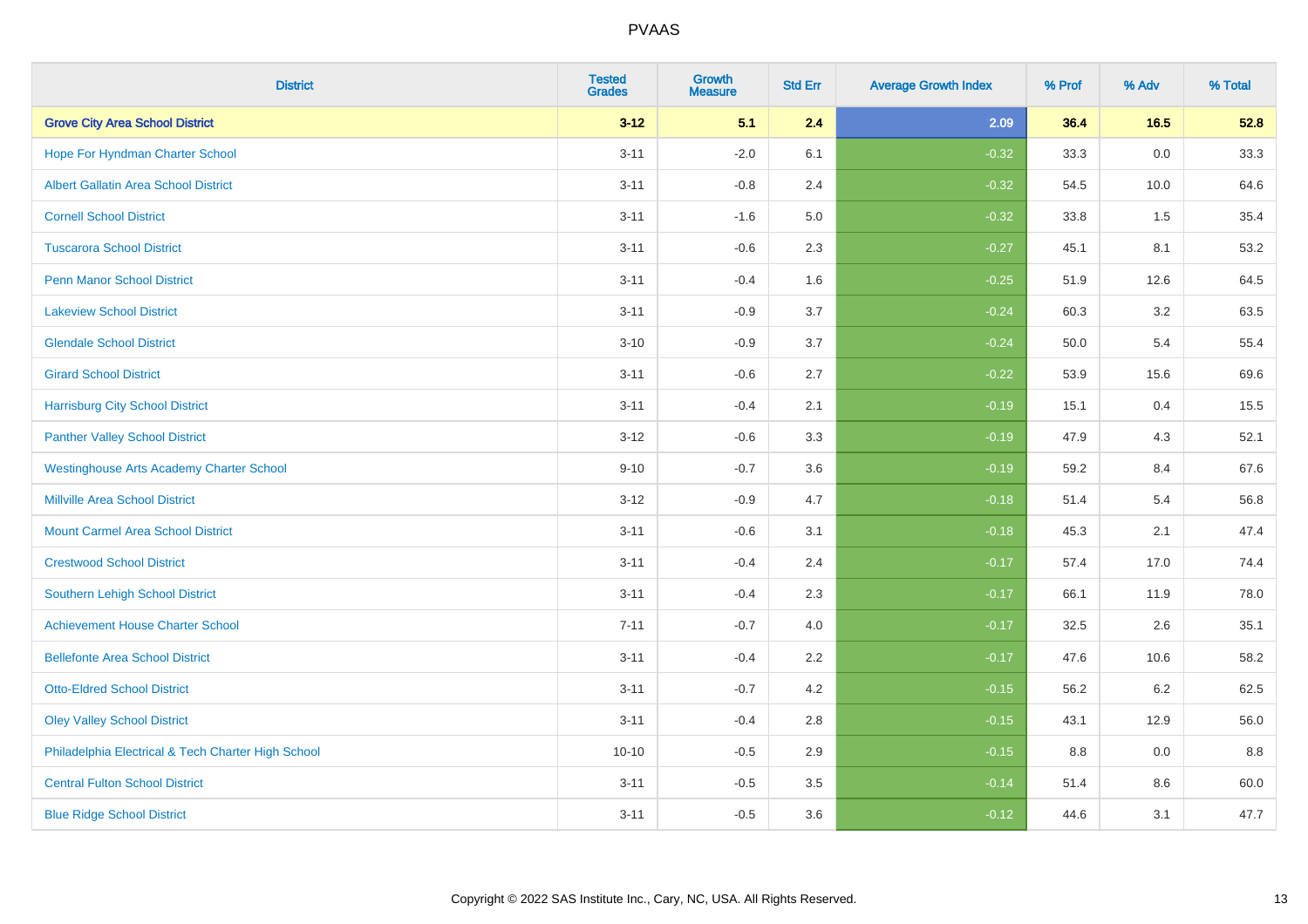| <b>District</b>                          | <b>Tested</b><br><b>Grades</b> | <b>Growth</b><br><b>Measure</b> | <b>Std Err</b> | <b>Average Growth Index</b> | % Prof | % Adv   | % Total |
|------------------------------------------|--------------------------------|---------------------------------|----------------|-----------------------------|--------|---------|---------|
| <b>Grove City Area School District</b>   | $3 - 12$                       | 5.1                             | 2.4            | 2.09                        | 36.4   | 16.5    | 52.8    |
| New Kensington-Arnold School District    | $3 - 11$                       | $-0.4$                          | $3.8\,$        | $-0.10$                     | 40.7   | 3.7     | 44.4    |
| <b>Chester-Upland School District</b>    | $3 - 11$                       | $-0.3$                          | 2.7            | $-0.09$                     | 13.8   | 0.8     | 14.6    |
| <b>Warren County School District</b>     | $3 - 11$                       | $-0.1$                          | 1.8            | $-0.06$                     | 37.2   | 5.3     | 42.6    |
| <b>Mercer Area School District</b>       | $3 - 11$                       | $-0.2$                          | 3.3            | $-0.06$                     | 56.0   | 8.0     | 64.0    |
| <b>Avella Area School District</b>       | $3 - 12$                       | $-0.3$                          | 4.7            | $-0.05$                     | 49.3   | 14.5    | 63.8    |
| <b>Kutztown Area School District</b>     | $3 - 12$                       | $-0.2$                          | 3.2            | $-0.05$                     | 55.4   | 13.3    | 68.7    |
| <b>Susquenita School District</b>        | $3 - 11$                       | $-0.1$                          | 2.8            | $-0.01$                     | 47.7   | 10.1    | 57.8    |
| Penn Cambria School District             | $3 - 11$                       | $-0.0$                          | 2.7            | $-0.01$                     | 61.5   | $7.7$   | 69.2    |
| <b>Wilkes-Barre Area School District</b> | $3 - 11$                       | 0.1                             | 3.2            | 0.02                        | 35.5   | 5.4     | 40.9    |
| East Stroudsburg Area School District    | $3 - 11$                       | 0.1                             | 1.6            | 0.05                        | 45.8   | 7.8     | 53.6    |
| <b>West Branch Area School District</b>  | $3 - 11$                       | 0.2                             | 3.8            | 0.05                        | 47.2   | 1.9     | 49.1    |
| <b>Hempfield School District</b>         | $3 - 11$                       | 0.1                             | 1.4            | 0.08                        | 58.2   | $9.9\,$ | 68.2    |
| Insight PA Cyber Charter School          | $3 - 11$                       | 0.7                             | 5.7            | 0.12                        | 50.0   | 4.8     | 54.8    |
| <b>Danville Area School District</b>     | $3 - 11$                       | 0.4                             | 2.6            | 0.15                        | 57.4   | 18.4    | 75.7    |
| <b>Smethport Area School District</b>    | $3 - 12$                       | 0.6                             | 3.9            | 0.15                        | 37.0   | 1.8     | 38.9    |
| <b>Northern Lebanon School District</b>  | $3 - 11$                       | 0.4                             | 2.5            | 0.15                        | 28.0   | 3.0     | 31.0    |
| <b>Brockway Area School District</b>     | $3 - 11$                       | 0.6                             | 3.6            | 0.16                        | 49.2   | 7.7     | 56.9    |
| <b>Reynolds School District</b>          | $3 - 10$                       | 0.5                             | 3.4            | 0.16                        | 52.1   | 7.0     | 59.2    |
| Jersey Shore Area School District        | $3 - 11$                       | 0.5                             | 2.6            | 0.21                        | 47.1   | 9.2     | 56.2    |
| <b>Bloomsburg Area School District</b>   | $3 - 10$                       | 0.7                             | 3.0            | 0.23                        | 55.9   | 11.8    | 67.6    |
| <b>Greenville Area School District</b>   | $3 - 11$                       | 0.7                             | 2.9            | 0.26                        | 53.4   | 6.9     | 60.3    |
| <b>Greater Latrobe School District</b>   | $3 - 11$                       | 0.6                             | 1.9            | 0.31                        | 55.5   | 14.1    | 69.5    |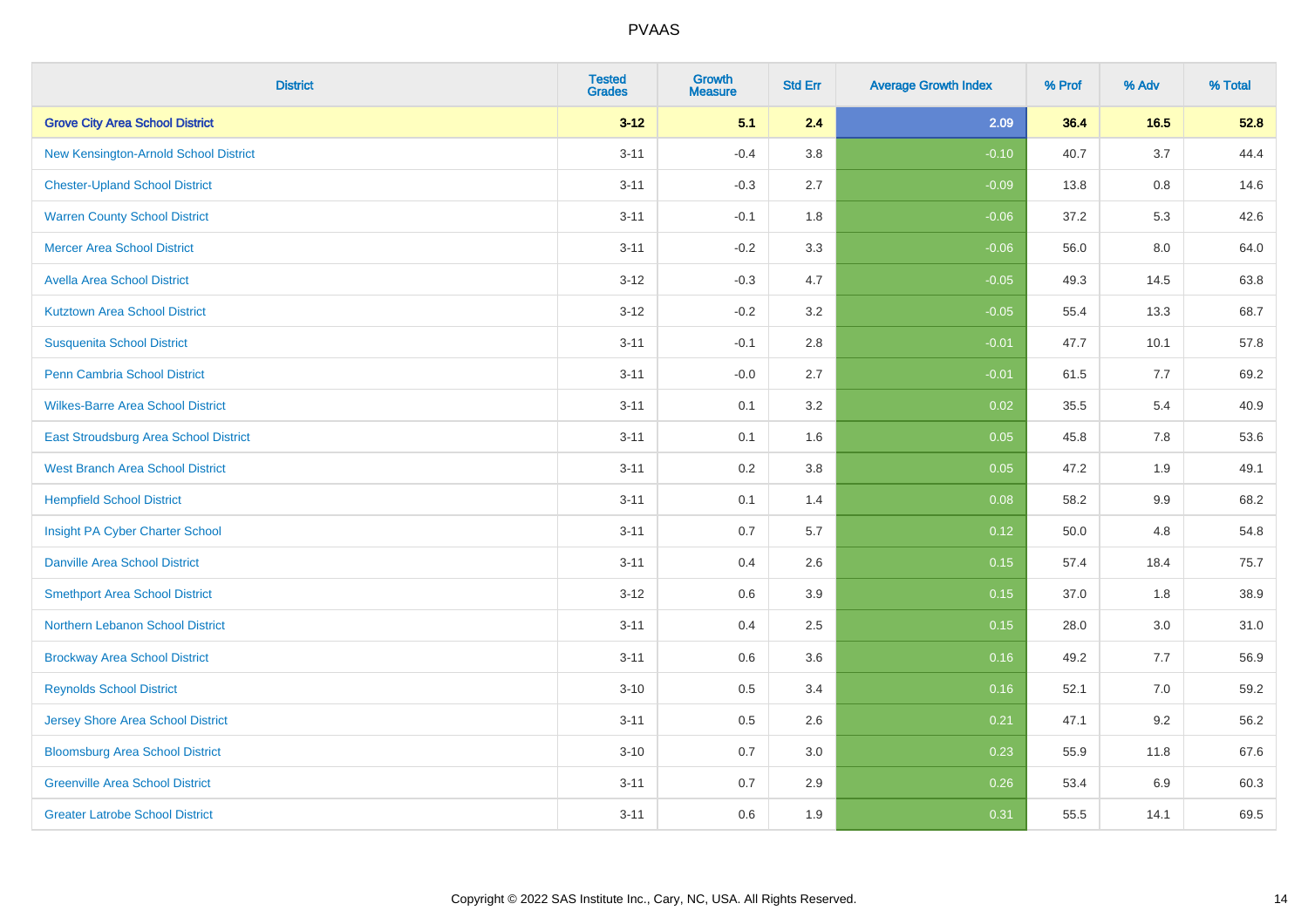| <b>District</b>                               | <b>Tested</b><br><b>Grades</b> | <b>Growth</b><br><b>Measure</b> | <b>Std Err</b> | <b>Average Growth Index</b> | % Prof | % Adv   | % Total |
|-----------------------------------------------|--------------------------------|---------------------------------|----------------|-----------------------------|--------|---------|---------|
| <b>Grove City Area School District</b>        | $3 - 12$                       | 5.1                             | 2.4            | 2.09                        | 36.4   | 16.5    | 52.8    |
| Lehigh Valley Academy Regional Charter School | $3 - 11$                       | 0.7                             | 2.3            | 0.32                        | 46.3   | $5.0\,$ | 51.4    |
| <b>Lower Dauphin School District</b>          | $3 - 11$                       | 0.6                             | 1.9            | 0.33                        | 49.2   | 12.6    | 61.8    |
| <b>Wyomissing Area School District</b>        | $3 - 12$                       | 0.8                             | 2.6            | 0.33                        | 55.7   | 17.6    | 73.3    |
| <b>Mastery Charter School - Thomas Campus</b> | $3 - 10$                       | 2.1                             | 6.2            | 0.33                        | 28.6   | 0.0     | 28.6    |
| <b>Wallingford-Swarthmore School District</b> | $3 - 10$                       | 0.9                             | 2.4            | 0.38                        | 64.4   | 22.7    | 87.1    |
| <b>Gateway School District</b>                | $3 - 11$                       | 0.8                             | 2.2            | 0.38                        | 52.1   | 13.8    | 65.9    |
| <b>Lakeland School District</b>               | $3 - 11$                       | 1.1                             | 2.8            | 0.38                        | 48.6   | 3.7     | 52.3    |
| South Eastern School District                 | $3 - 11$                       | 0.9                             | 2.4            | 0.39                        | 54.8   | 6.6     | 61.4    |
| <b>Tussey Mountain School District</b>        | $3 - 12$                       | 1.5                             | 3.7            | 0.40                        | 38.6   | 1.8     | 40.4    |
| <b>Newport School District</b>                | $3 - 12$                       | 1.4                             | 3.5            | 0.41                        | 51.5   | 10.3    | 61.8    |
| <b>Galeton Area School District</b>           | $3 - 11$                       | 2.2                             | 5.3            | 0.42                        | 41.3   | 4.4     | 45.6    |
| Mastery Charter High School-Lenfest Campus    | $7 - 11$                       | 2.5                             | 5.7            | 0.43                        | 40.0   | 0.0     | 40.0    |
| <b>Union Area School District</b>             | $3 - 11$                       | 1.9                             | 4.3            | 0.44                        | 61.5   | 0.0     | 61.5    |
| <b>Roberto Clemente Charter School</b>        | $3 - 12$                       | 2.2                             | 4.9            | 0.45                        | 27.5   | 5.0     | 32.5    |
| <b>Purchase Line School District</b>          | $3 - 12$                       | 1.7                             | 3.5            | 0.47                        | 43.1   | 5.4     | 48.5    |
| <b>Upper Adams School District</b>            | $3 - 11$                       | 1.3                             | 2.9            | 0.47                        | 55.2   | 8.6     | 63.8    |
| <b>Hanover Area School District</b>           | $3 - 11$                       | 2.2                             | 4.6            | 0.48                        | 42.9   | 5.7     | 48.6    |
| <b>Radnor Township School District</b>        | $3 - 12$                       | 1.0                             | 2.1            | 0.50                        | 65.0   | 23.2    | 88.2    |
| <b>Union School District</b>                  | $3 - 12$                       | 2.3                             | 4.2            | 0.54                        | 32.6   | 7.0     | 39.5    |
| <b>Schuylkill Valley School District</b>      | $3 - 11$                       | 1.4                             | 2.5            | 0.56                        | 55.1   | 10.2    | 65.3    |
| <b>Forbes Road School District</b>            | $3 - 11$                       | 2.8                             | 5.1            | 0.56                        | 41.4   | 10.3    | 51.7    |
| <b>Commodore Perry School District</b>        | $3 - 11$                       | 3.2                             | 5.5            | 0.58                        | 58.3   | 0.0     | 58.3    |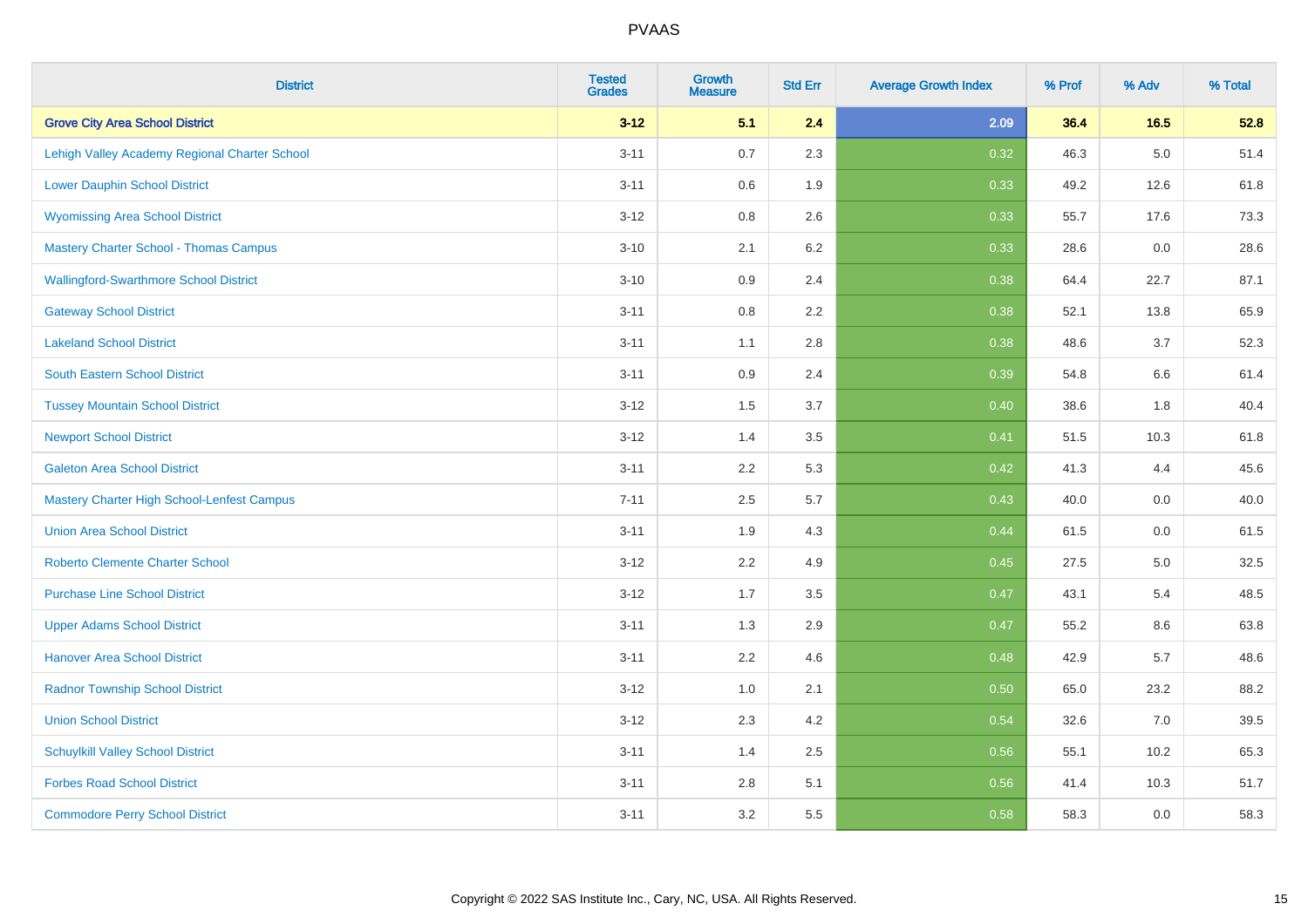| <b>District</b>                                | <b>Tested</b><br><b>Grades</b> | <b>Growth</b><br><b>Measure</b> | <b>Std Err</b> | <b>Average Growth Index</b> | % Prof | % Adv   | % Total |
|------------------------------------------------|--------------------------------|---------------------------------|----------------|-----------------------------|--------|---------|---------|
| <b>Grove City Area School District</b>         | $3 - 12$                       | 5.1                             | 2.4            | 2.09                        | 36.4   | 16.5    | 52.8    |
| <b>Laurel School District</b>                  | $3 - 11$                       | 1.8                             | 3.1            | 0.59                        | 70.1   | $2.3\,$ | 72.4    |
| <b>United School District</b>                  | $3 - 11$                       | 2.1                             | 3.4            | 0.63                        | 60.3   | 6.6     | 66.9    |
| <b>Athens Area School District</b>             | $3 - 11$                       | 1.6                             | 2.5            | 0.64                        | 46.9   | 7.6     | 54.5    |
| <b>Harmony Area School District</b>            | $3 - 10$                       | 4.5                             | 6.3            | 0.72                        | 33.3   | 13.3    | 46.7    |
| Southeastern Greene School District            | $3 - 10$                       | 3.3                             | 4.6            | 0.72                        | 57.6   | 6.1     | 63.6    |
| Urban Pathways 6-12 Charter School             | $6 - 11$                       | 4.8                             | 6.4            | 0.75                        | 28.6   | 0.0     | 28.6    |
| <b>Camp Hill School District</b>               | $3 - 12$                       | 2.3                             | $3.0\,$        | 0.78                        | 53.6   | 17.5    | 71.1    |
| <b>Marple Newtown School District</b>          | $3 - 11$                       | 2.0                             | 2.4            | 0.81                        | 57.6   | 12.8    | 70.4    |
| <b>Mcguffey School District</b>                | $3 - 11$                       | 2.1                             | 2.6            | 0.81                        | 57.7   | 3.1     | 60.8    |
| North Clarion County School District           | $3 - 12$                       | 3.7                             | 4.3            | 0.85                        | 67.5   | 15.0    | 82.5    |
| West Jefferson Hills School District           | $3 - 11$                       | 1.8                             | 2.1            | 0.88                        | 55.7   | 20.8    | 76.4    |
| South Fayette Township School District         | $3 - 11$                       | 1.7                             | 2.0            | 0.88                        | 61.0   | 26.5    | 87.6    |
| <b>Bedford Area School District</b>            | $3 - 11$                       | 2.5                             | 2.6            | 0.93                        | 48.5   | 10.0    | 58.5    |
| Northwestern Lehigh School District            | $3 - 11$                       | 2.2                             | 2.3            | 0.93                        | 53.3   | 9.7     | 63.0    |
| <b>Keystone School District</b>                | $3 - 11$                       | 3.1                             | 3.3            | 0.94                        | 50.6   | 6.5     | 57.1    |
| <b>Baldwin-Whitehall School District</b>       | $3 - 11$                       | 1.8                             | 1.9            | 0.94                        | 58.6   | 8.6     | 67.1    |
| <b>Clairton City School District</b>           | $3 - 11$                       | 3.5                             | 3.7            | 0.95                        | 13.4   | 0.0     | 13.4    |
| <b>Lower Moreland Township School District</b> | $3 - 11$                       | 2.0                             | 2.2            | 0.95                        | 62.8   | 17.0    | 79.8    |
| <b>Berlin Brothersvalley School District</b>   | $3 - 11$                       | 4.0                             | 4.2            | 0.96                        | 48.8   | 14.0    | 62.8    |
| <b>Hopewell Area School District</b>           | $3 - 11$                       | 2.6                             | 2.7            | 0.97                        | 58.4   | 4.0     | 62.4    |
| <b>Bensalem Township School District</b>       | $3 - 11$                       | 1.6                             | 1.6            | 0.98                        | 38.8   | 8.3     | 47.1    |
| Lehigh Career & Technical Institute            | $10 - 12$                      | 5.6                             | 5.6            | 0.99                        | 78.3   | 0.0     | 78.3    |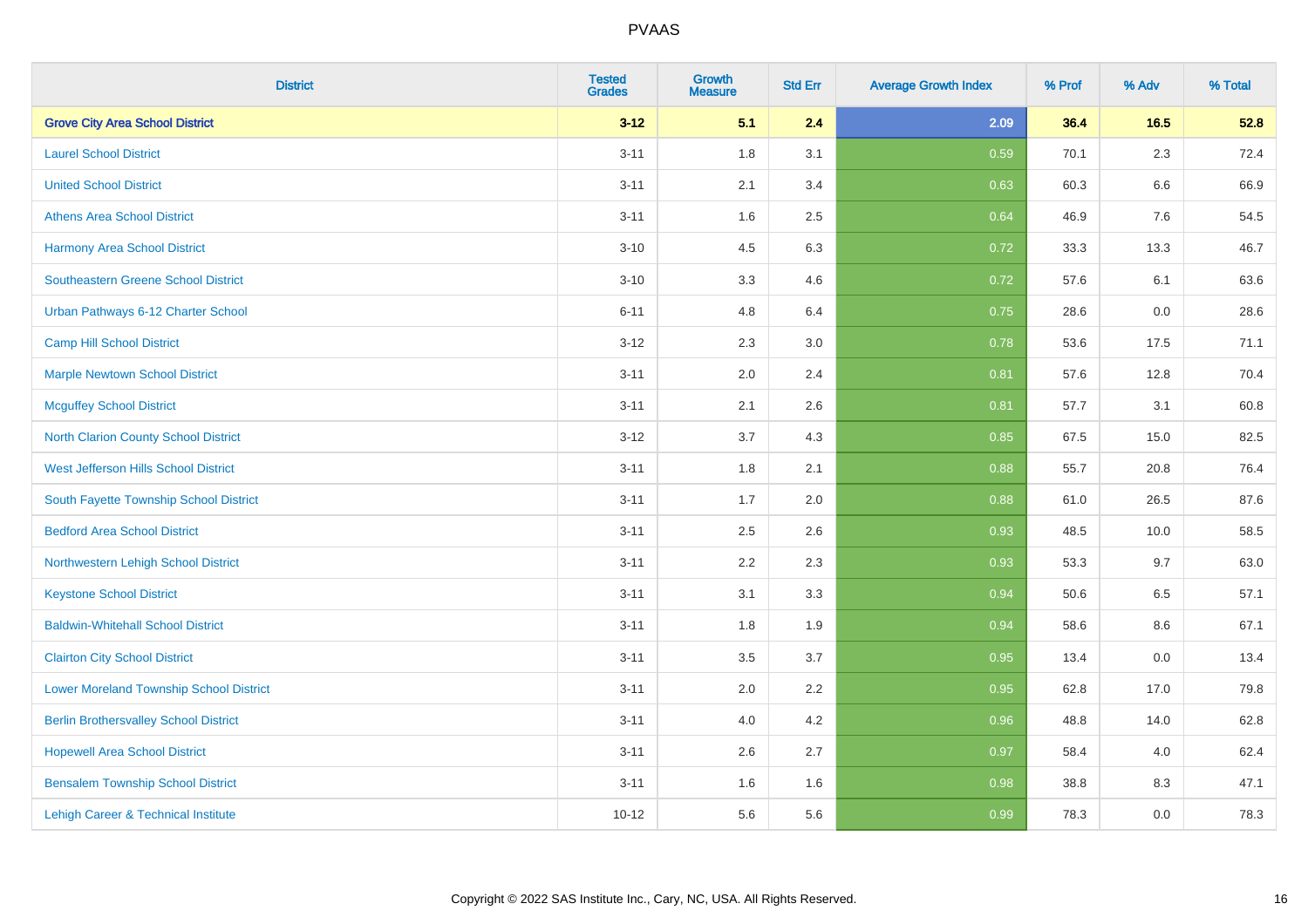| <b>District</b>                               | <b>Tested</b><br><b>Grades</b> | <b>Growth</b><br><b>Measure</b> | <b>Std Err</b> | <b>Average Growth Index</b> | % Prof | % Adv   | % Total |
|-----------------------------------------------|--------------------------------|---------------------------------|----------------|-----------------------------|--------|---------|---------|
| <b>Grove City Area School District</b>        | $3 - 12$                       | 5.1                             | 2.4            | 2.09                        | 36.4   | 16.5    | 52.8    |
| Mastery Charter School - Pickett Campus       | $6 - 10$                       | 5.6                             | 5.7            | 1.00                        | 27.8   | 0.0     | 27.8    |
| <b>Tunkhannock Area School District</b>       | $3 - 11$                       | 2.3                             | 2.2            | 1.01                        | 44.9   | 9.6     | 54.6    |
| <b>Manheim Central School District</b>        | $3 - 11$                       | 2.1                             | 2.1            | 1.01                        | 53.2   | 11.6    | 64.8    |
| <b>Franklin Regional School District</b>      | $3 - 11$                       | 2.0                             | 1.9            | $1.02$                      | 66.7   | 15.5    | 82.1    |
| <b>Williamsport Area School District</b>      | $3 - 11$                       | 1.9                             | 1.8            | 1.04                        | 44.1   | 12.8    | 56.9    |
| <b>General Mclane School District</b>         | $3 - 11$                       | 3.1                             | 2.9            | 1.07                        | 62.3   | 4.9     | 67.2    |
| Meyersdale Area School District               | $3 - 11$                       | 4.2                             | 4.0            | 1.07                        | 43.1   | 6.9     | 50.0    |
| Leechburg Area School District                | $3 - 11$                       | 4.4                             | 4.0            | 1.09                        | 47.8   | 19.6    | 67.4    |
| Morrisville Borough School District           | $3 - 11$                       | 4.8                             | 4.3            | $1.10$                      | 30.2   | 2.3     | 32.6    |
| <b>Tidioute Community Charter School</b>      | $3 - 11$                       | 5.7                             | 5.1            | 1.11                        | 34.4   | 21.9    | 56.2    |
| <b>Esperanza Cyber Charter School</b>         | $3 - 11$                       | 7.1                             | 6.1            | 1.16                        | 9.1    | $0.0\,$ | 9.1     |
| <b>Central Cambria School District</b>        | $3 - 11$                       | 3.0                             | 2.5            | 1.17                        | 56.2   | 9.7     | 66.0    |
| <b>Shanksville-Stonycreek School District</b> | $3 - 10$                       | 7.0                             | 5.9            | 1.20                        | 64.7   | 17.6    | 82.4    |
| <b>Port Allegany School District</b>          | $3 - 11$                       | 4.4                             | 3.6            | 1.21                        | 28.1   | 9.4     | 37.5    |
| <b>Halifax Area School District</b>           | $3 - 11$                       | 4.7                             | 3.9            | 1.22                        | 61.5   | 9.6     | 71.2    |
| <b>Woodland Hills School District</b>         | $3-12$                         | 3.2                             | 2.6            | 1.22                        | 31.4   | 3.6     | 35.0    |
| <b>Line Mountain School District</b>          | $3 - 11$                       | 4.1                             | 3.2            | 1.27                        | 52.9   | 9.2     | 62.1    |
| <b>Donegal School District</b>                | $3 - 12$                       | 3.1                             | 2.4            | 1.29                        | 60.6   | 9.1     | 69.7    |
| <b>Fairview School District</b>               | $3 - 11$                       | 3.4                             | 2.6            | 1.32                        | 57.2   | 17.6    | 74.8    |
| <b>Spring Cove School District</b>            | $3 - 11$                       | 3.4                             | 2.5            | 1.33                        | 47.8   | 12.7    | 60.4    |
| <b>Ligonier Valley School District</b>        | $3 - 11$                       | 4.2                             | 3.1            | 1.34                        | 59.1   | 10.3    | 69.5    |
| Mastery Charter School - Shoemaker Campus     | $7 - 10$                       | 4.1                             | 3.0            | 1.34                        | 20.9   | 3.3     | 24.2    |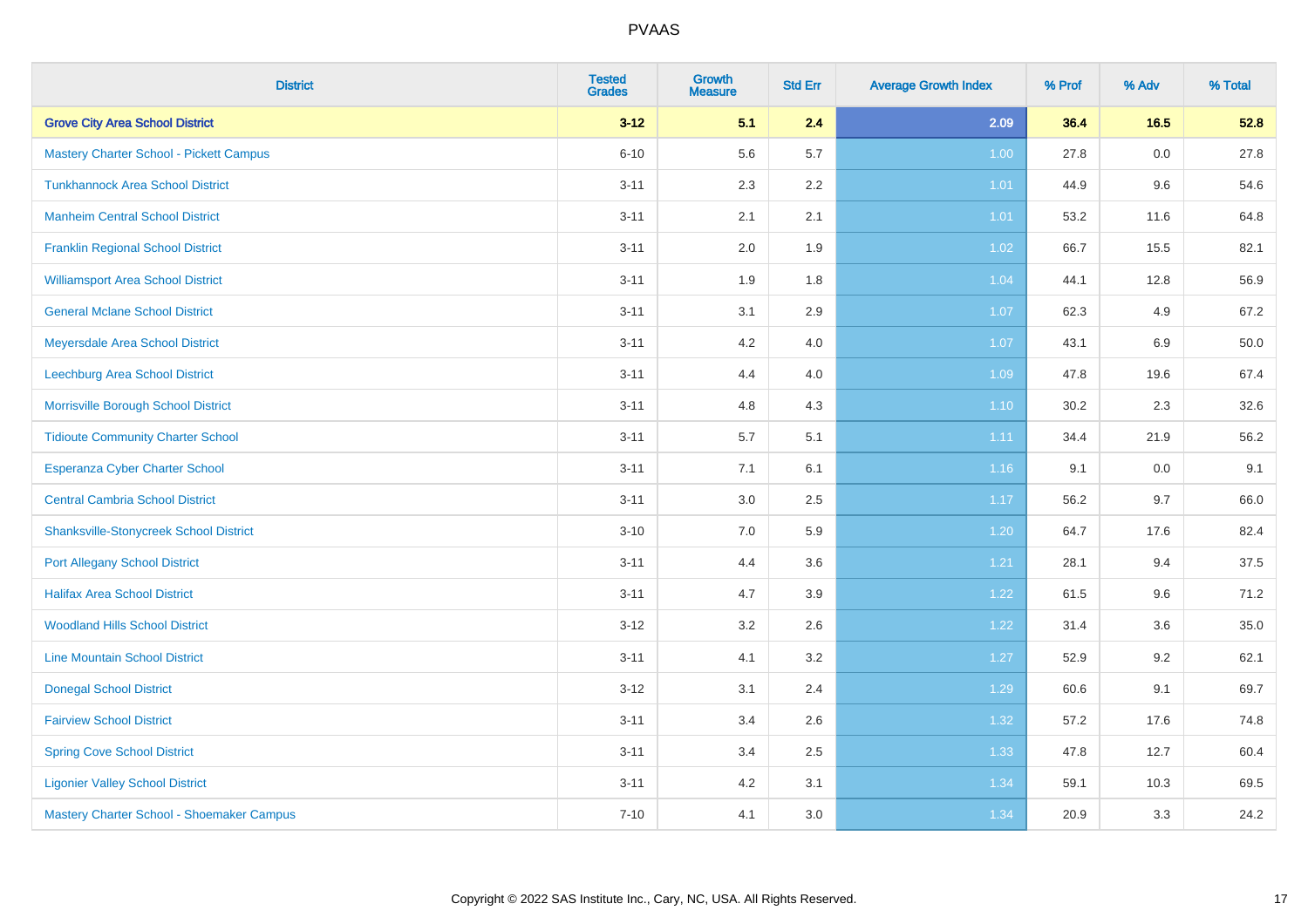| <b>District</b>                                    | <b>Tested</b><br><b>Grades</b> | <b>Growth</b><br><b>Measure</b> | <b>Std Err</b> | <b>Average Growth Index</b> | % Prof | % Adv | % Total |
|----------------------------------------------------|--------------------------------|---------------------------------|----------------|-----------------------------|--------|-------|---------|
| <b>Grove City Area School District</b>             | $3 - 12$                       | 5.1                             | 2.4            | 2.09                        | 36.4   | 16.5  | 52.8    |
| <b>Pottsgrove School District</b>                  | $3 - 11$                       | $2.8\,$                         | 2.0            | 1.35                        | 44.0   | 10.0  | 53.9    |
| <b>MaST Community Charter School II</b>            | $3 - 10$                       | 4.4                             | 3.2            | 1.37                        | 28.4   | 3.4   | 31.8    |
| <b>West York Area School District</b>              | $3 - 12$                       | 3.2                             | 2.3            | 1.38                        | 53.8   | 4.4   | 58.2    |
| Capital Area School for the Arts Charter School    | $9 - 11$                       | 5.8                             | 4.1            | 1.39                        | 59.3   | 18.6  | 78.0    |
| <b>KIPP Dubois Charter School</b>                  | $9 - 10$                       | 4.7                             | 3.3            | 1.40                        | 31.0   | 1.4   | 32.4    |
| <b>Lincoln Park Performing Arts Charter School</b> | $7 - 11$                       | 3.6                             | 2.5            | 1.42                        | 59.6   | 14.7  | 74.3    |
| <b>Methacton School District</b>                   | $3 - 11$                       | 2.5                             | 1.7            | 1.43                        | 62.5   | 16.4  | 79.0    |
| <b>Towanda Area School District</b>                | $3 - 11$                       | 4.0                             | 2.8            | 1.44                        | 39.4   | 6.6   | 46.0    |
| <b>Punxsutawney Area School District</b>           | $3 - 11$                       | 4.2                             | 2.9            | $1.45$                      | 55.0   | 5.5   | 60.6    |
| <b>Everett Area School District</b>                | $3 - 11$                       | 5.0                             | 3.4            | 1.47                        | 60.5   | 1.3   | 61.8    |
| <b>New Brighton Area School District</b>           | $3 - 11$                       | 4.6                             | 3.1            | $1.47$                      | 60.9   | 5.8   | 66.7    |
| <b>Loyalsock Township School District</b>          | $3 - 12$                       | 4.2                             | 2.8            | 1.47                        | 54.3   | 2.1   | 56.4    |
| <b>Burrell School District</b>                     | $3 - 11$                       | 4.5                             | 3.1            | 1.48                        | 58.5   | 13.8  | 72.3    |
| <b>Warrior Run School District</b>                 | $3 - 11$                       | 4.6                             | 3.0            | 1.51                        | 40.9   | 8.1   | 49.0    |
| <b>Armstrong School District</b>                   | $3 - 11$                       | 2.6                             | 1.7            | 1.53                        | 51.5   | 6.1   | 57.6    |
| <b>South Butler County School District</b>         | $3 - 10$                       | 3.9                             | 2.5            | 1.54                        | 53.1   | 16.6  | 69.7    |
| <b>Pleasant Valley School District</b>             | $3 - 11$                       | 3.1                             | 2.0            | 1.57                        | 57.2   | 5.5   | 62.8    |
| <b>Hermitage School District</b>                   | $3 - 12$                       | $3.8\,$                         | 2.4            | 1.60                        | 57.5   | 9.3   | 66.8    |
| Esperanza Academy Charter School                   | $4 - 11$                       | 4.0                             | 2.5            | 1.61                        | 32.4   | 0.7   | 33.1    |
| Millersburg Area School District                   | $3 - 11$                       | 6.2                             | 3.8            | 1.63                        | 51.8   | 7.4   | 59.3    |
| <b>Conrad Weiser Area School District</b>          | $3 - 11$                       | 3.6                             | 2.2            | 1.63                        | 52.1   | 2.1   | 54.2    |
| Allegheny-Clarion Valley School District           | $3 - 10$                       | 7.8                             | 4.7            | 1.65                        | 53.3   | 3.3   | 56.7    |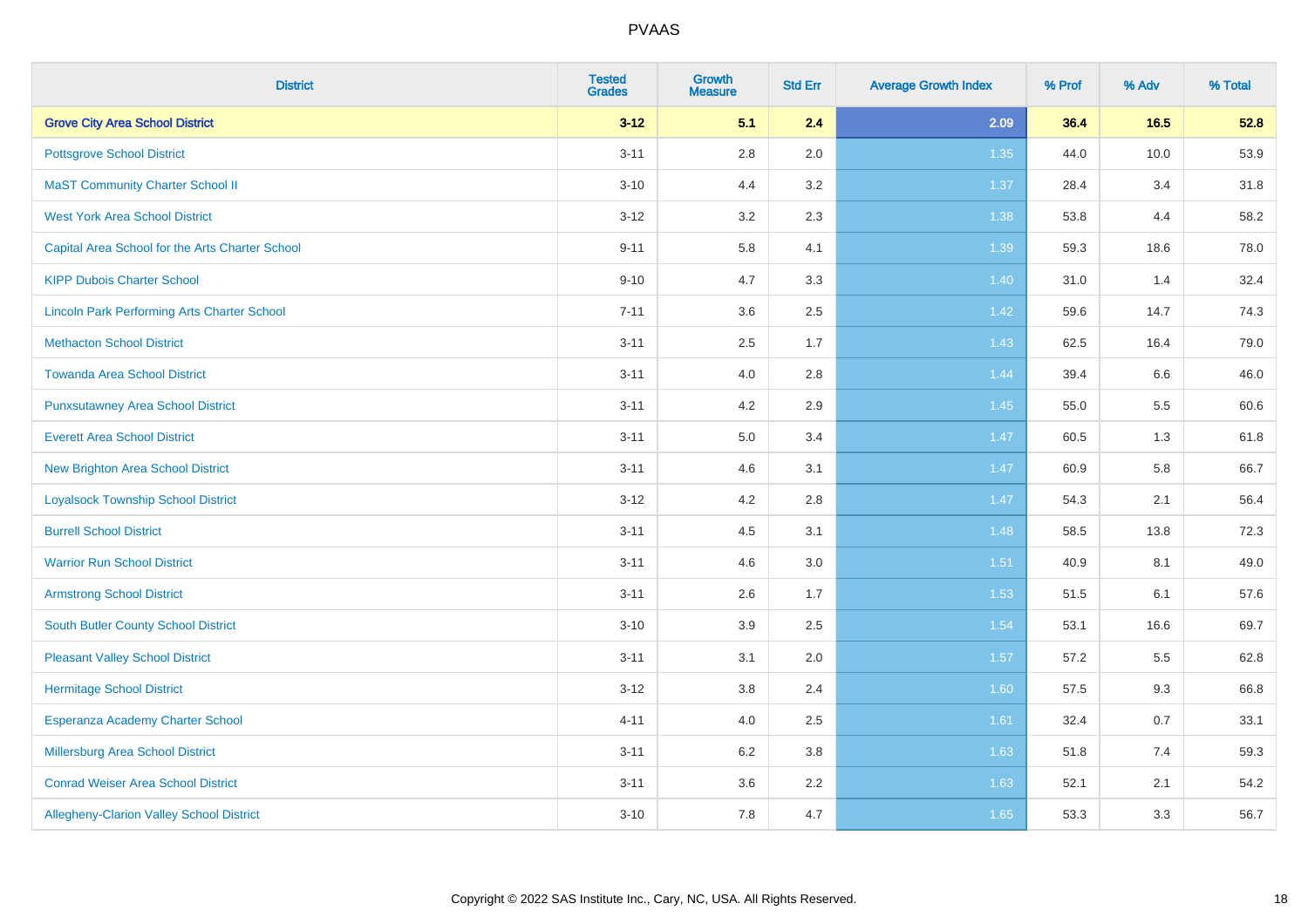| <b>District</b>                             | <b>Tested</b><br><b>Grades</b> | <b>Growth</b><br><b>Measure</b> | <b>Std Err</b> | <b>Average Growth Index</b> | % Prof | % Adv   | % Total |
|---------------------------------------------|--------------------------------|---------------------------------|----------------|-----------------------------|--------|---------|---------|
| <b>Grove City Area School District</b>      | $3 - 12$                       | 5.1                             | 2.4            | 2.09                        | 36.4   | 16.5    | 52.8    |
| <b>Central Bucks School District</b>        | $3 - 11$                       | 1.6                             | 0.9            | 1.66                        | 63.0   | 16.8    | 79.8    |
| <b>Oswayo Valley School District</b>        | $3-12$                         | 8.5                             | 5.0            | 1.68                        | 50.0   | 16.7    | 66.7    |
| <b>Reach Cyber Charter School</b>           | $3 - 11$                       | 8.1                             | 4.7            | 1.72                        | 42.4   | 4.6     | 47.0    |
| <b>Northgate School District</b>            | $3 - 11$                       | 6.3                             | 3.6            | 1.73                        | 53.3   | 16.7    | 70.0    |
| <b>Bentworth School District</b>            | $3 - 11$                       | 5.7                             | 3.2            | 1.75                        | 44.2   | 19.5    | 63.6    |
| <b>Salisbury Township School District</b>   | $3 - 11$                       | 6.3                             | 3.6            | 1.77                        | 46.2   | 6.6     | 52.8    |
| <b>York Academy Regional Charter School</b> | $3 - 11$                       | 9.0                             | 5.0            | 1.79                        | 55.2   | 0.0     | 55.2    |
| <b>Sto-Rox School District</b>              | $3 - 10$                       | 6.6                             | 3.7            | 1.80                        | 13.4   | $0.0\,$ | 13.4    |
| <b>Laurel Highlands School District</b>     | $3 - 11$                       | 4.3                             | 2.4            | 1.81                        | 44.9   | 9.6     | 54.5    |
| <b>Hanover Public School District</b>       | $3 - 11$                       | 5.2                             | 2.8            | 1.83                        | 52.2   | 14.4    | 66.7    |
| <b>Blacklick Valley School District</b>     | $3 - 11$                       | 8.0                             | 4.3            | 1.85                        | 34.1   | 0.0     | 34.1    |
| <b>Monessen City School District</b>        | $3 - 10$                       | 8.3                             | 4.5            | 1.85                        | 42.9   | 2.9     | 45.7    |
| <b>Uniontown Area School District</b>       | $3 - 11$                       | 6.0                             | 3.2            | 1.87                        | 62.4   | 5.9     | 68.2    |
| <b>Sharon City School District</b>          | $3 - 11$                       | 4.9                             | 2.6            | 1.87                        | 48.2   | 5.3     | 53.4    |
| <b>Steel Valley School District</b>         | $3 - 11$                       | 6.5                             | 3.4            | 1.89                        | 50.7   | 5.6     | 56.3    |
| <b>Western Wayne School District</b>        | $3 - 11$                       | 5.6                             | 2.9            | 1.93                        | 41.3   | 17.4    | 58.7    |
| <b>Pottsville Area School District</b>      | $3 - 12$                       | 4.4                             | 2.3            | 1.94                        | 44.8   | 5.4     | 50.2    |
| <b>Beaver Area School District</b>          | $3 - 10$                       | 4.7                             | 2.4            | 1.94                        | 57.4   | 16.8    | 74.2    |
| <b>West Allegheny School District</b>       | $3 - 12$                       | 4.0                             | 2.1            | 1.96                        | 63.1   | 15.7    | 78.8    |
| <b>Central Valley School District</b>       | $3 - 10$                       | 4.8                             | 2.4            | 1.98                        | 56.9   | 9.0     | 65.9    |
| Altoona Area School District                | $3 - 12$                       | 3.3                             | 1.6            | 1.99                        | 47.7   | 8.2     | 55.9    |
| <b>Blackhawk School District</b>            | $3 - 11$                       | 4.7                             | 2.3            | 2.01                        | 55.8   | 8.8     | 64.6    |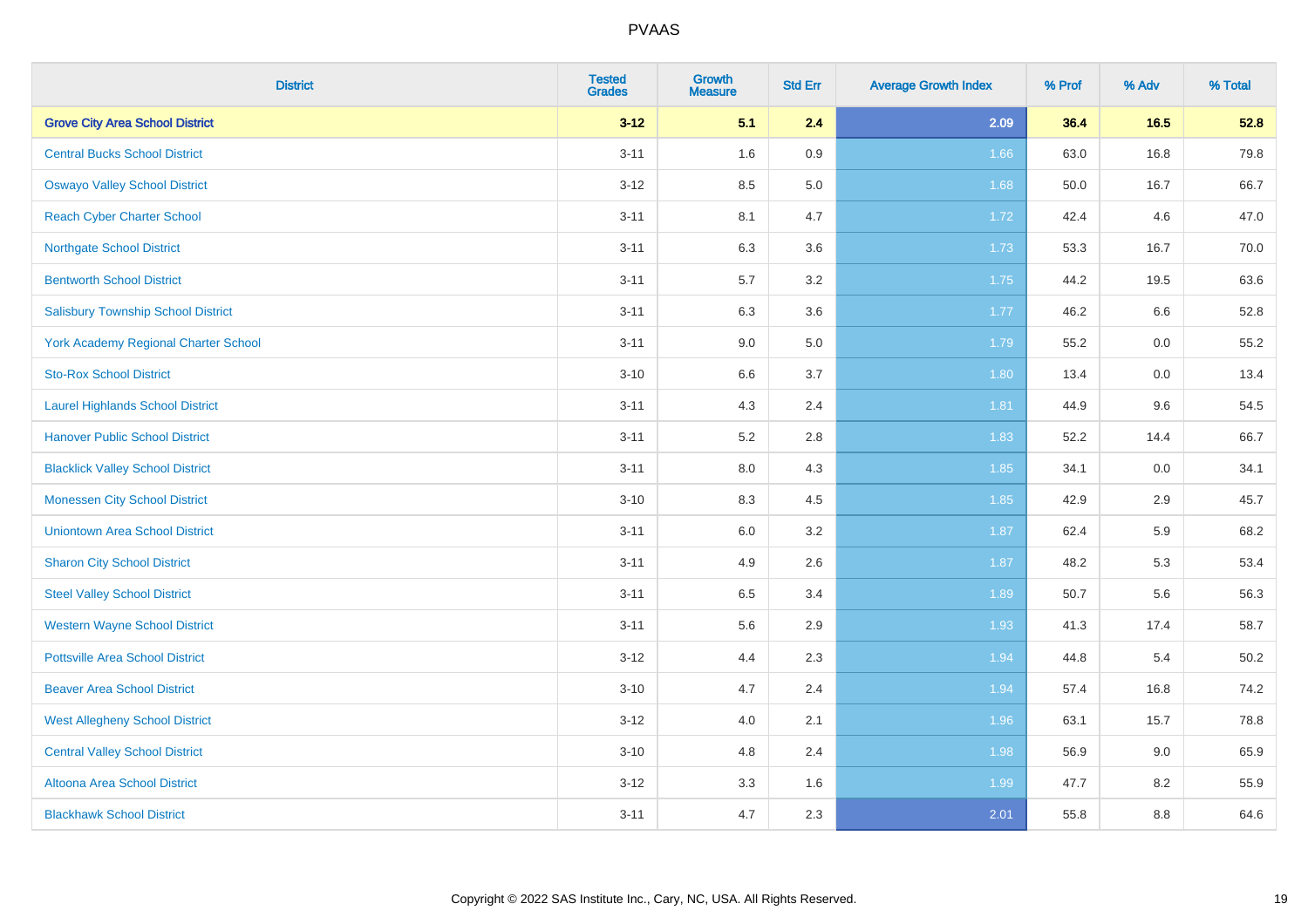| <b>District</b>                                        | <b>Tested</b><br><b>Grades</b> | <b>Growth</b><br><b>Measure</b> | <b>Std Err</b> | <b>Average Growth Index</b> | % Prof | % Adv | % Total |
|--------------------------------------------------------|--------------------------------|---------------------------------|----------------|-----------------------------|--------|-------|---------|
| <b>Grove City Area School District</b>                 | $3 - 12$                       | 5.1                             | 2.4            | 2.09                        | 36.4   | 16.5  | 52.8    |
| <b>Chester Charter Scholars Academy Charter School</b> | $3 - 12$                       | 8.4                             | 4.1            | 2.03                        | 23.4   | 0.0   | 23.4    |
| Dr Robert Ketterer Charter School Inc                  | $6 - 12$                       | 10.1                            | 5.0            | 2.04                        | 14.9   | 0.4   | 15.3    |
| <b>Millcreek Township School District</b>              | $3 - 11$                       | 3.1                             | 1.5            | 2.06                        | 55.6   | 14.2  | 69.7    |
| <b>Coudersport Area School District</b>                | $3 - 11$                       | 7.7                             | 3.7            | 2.06                        | 55.7   | 8.2   | 63.9    |
| <b>Keystone Oaks School District</b>                   | $3 - 11$                       | 5.5                             | 2.6            | 2.07                        | 53.2   | 12.1  | 65.4    |
| South Western School District                          | $3 - 12$                       | 3.9                             | 1.9            | 2.08                        | 60.2   | 8.1   | 68.3    |
| <b>Grove City Area School District</b>                 | $3 - 12$                       | 5.1                             | 2.4            | 2.09                        | 36.4   | 16.5  | 52.8    |
| <b>Eastern Lancaster County School District</b>        | $3 - 12$                       | 4.5                             | 2.2            | 2.09                        | 46.3   | 11.4  | 57.6    |
| <b>Muhlenberg School District</b>                      | $3 - 10$                       | 4.0                             | 1.9            | 2.10                        | 34.2   | 2.6   | 36.8    |
| Community Academy Of Philadelphia Charter School       | $3 - 11$                       | 5.8                             | 2.7            | 2.12                        | 26.7   | 0.9   | 27.6    |
| Pennsylvania Leadership Charter School                 | $3 - 11$                       | 4.6                             | 2.2            | 2.13                        | 55.4   | 11.2  | 66.7    |
| <b>Allegheny Valley School District</b>                | $3 - 11$                       | 8.5                             | 3.9            | 2.17                        | 53.1   | 12.2  | 65.3    |
| <b>Carlynton School District</b>                       | $3 - 11$                       | 7.3                             | 3.3            | 2.22                        | 41.0   | 10.5  | 51.6    |
| Pennsylvania Distance Learning Charter School          | $3 - 12$                       | 9.3                             | 4.2            | 2.22                        | 42.2   | 3.1   | 45.3    |
| Lincoln Leadership Academy Charter School              | $3 - 12$                       | 14.2                            | 6.4            | 2.22                        | 23.5   | 0.0   | 23.5    |
| <b>Carbondale Area School District</b>                 | $3 - 10$                       | 7.4                             | 3.3            | 2.25                        | 56.6   | 2.6   | 59.2    |
| <b>Agora Cyber Charter School</b>                      | $3 - 11$                       | 5.8                             | 2.6            | 2.28                        | 42.8   | 6.6   | 49.4    |
| <b>Wilson Area School District</b>                     | $3 - 11$                       | 6.0                             | 2.6            | 2.30                        | 48.7   | 8.5   | 57.2    |
| <b>Brookville Area School District</b>                 | $3 - 11$                       | 6.9                             | 3.0            | 2.30                        | 55.2   | 15.6  | 70.8    |
| <b>Richland School District</b>                        | $3 - 11$                       | 6.7                             | 2.9            | 2.33                        | 62.2   | 19.2  | 81.4    |
| <b>Collegium Charter School</b>                        | $3 - 10$                       | 5.9                             | 2.5            | 2.33                        | 38.1   | 7.9   | 46.0    |
| <b>Governor Mifflin School District</b>                | $3 - 11$                       | 4.1                             | 1.8            | 2.33                        | 42.5   | 7.2   | 49.7    |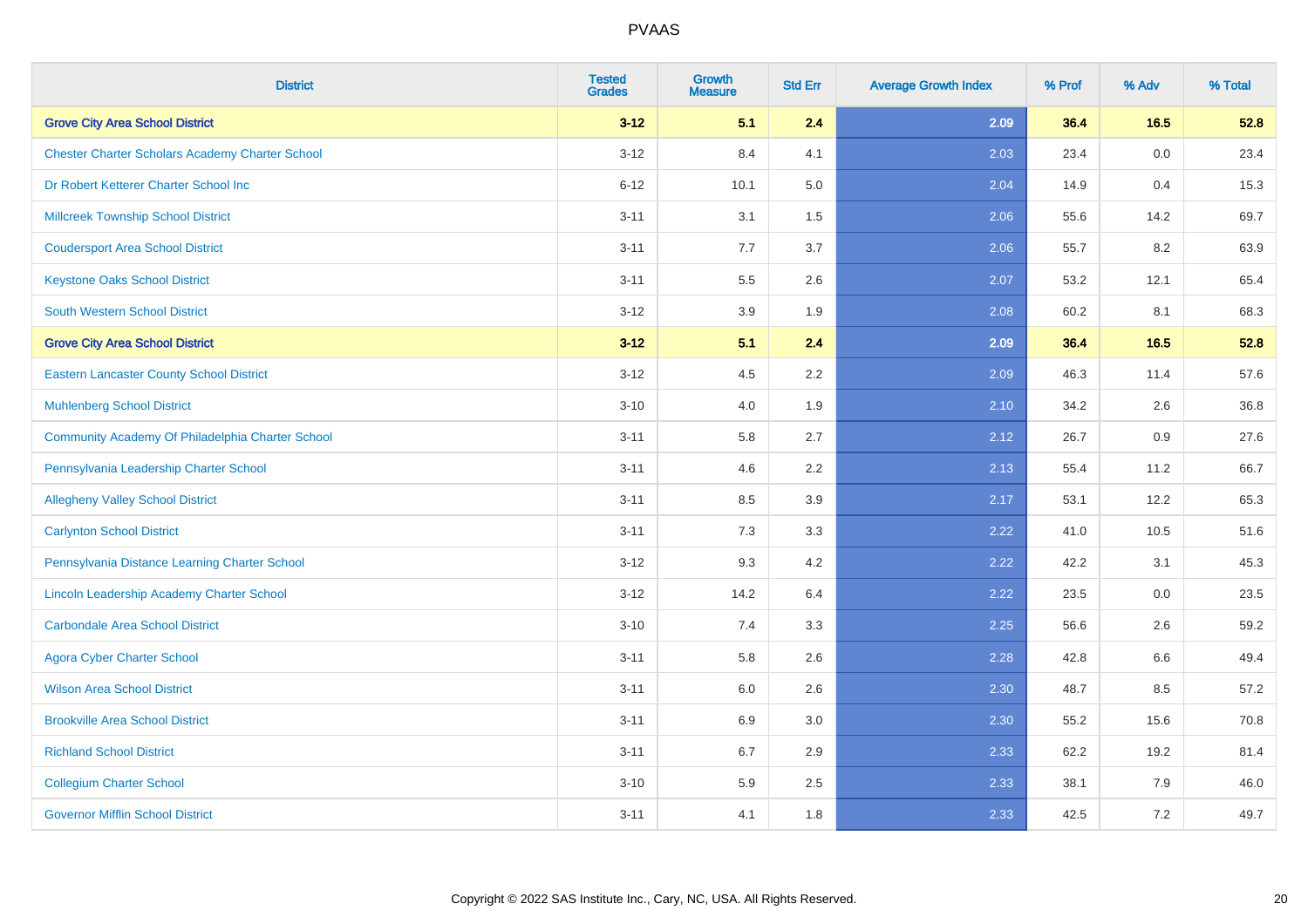| <b>District</b>                             | <b>Tested</b><br><b>Grades</b> | <b>Growth</b><br><b>Measure</b> | <b>Std Err</b> | <b>Average Growth Index</b> | % Prof | % Adv | % Total |
|---------------------------------------------|--------------------------------|---------------------------------|----------------|-----------------------------|--------|-------|---------|
| <b>Grove City Area School District</b>      | $3 - 12$                       | 5.1                             | 2.4            | 2.09                        | 36.4   | 16.5  | 52.8    |
| <b>Franklin Area School District</b>        | $3 - 11$                       | 6.6                             | 2.8            | 2.34                        | 48.2   | 4.5   | 52.7    |
| <b>Hampton Township School District</b>     | $3 - 11$                       | 5.1                             | 2.2            | 2.35                        | 54.0   | 28.2  | 82.2    |
| <b>New Foundations Charter School</b>       | $3 - 11$                       | 5.4                             | 2.2            | 2.41                        | 47.2   | 2.5   | 49.8    |
| People For People Charter School            | $3 - 12$                       | 13.3                            | 5.5            | 2.43                        | 13.5   | 0.0   | 13.5    |
| <b>Wattsburg Area School District</b>       | $3 - 11$                       | 6.5                             | 2.7            | 2.43                        | 42.7   | 7.6   | 50.3    |
| <b>Belle Vernon Area School District</b>    | $3 - 11$                       | 6.5                             | 2.6            | 2.44                        | 55.6   | 11.1  | 66.7    |
| <b>Belmont Charter School</b>               | $3 - 10$                       | 16.0                            | 6.5            | 2.45                        | 64.3   | 0.0   | 64.3    |
| <b>Bethlehem-Center School District</b>     | $3 - 10$                       | 8.1                             | 3.3            | 2.46                        | 35.1   | 1.4   | 36.5    |
| Wilmington Area School District             | $3 - 11$                       | $7.5\,$                         | 3.0            | 2.48                        | 55.1   | 5.1   | 60.2    |
| <b>Shenandoah Valley School District</b>    | $3 - 11$                       | 9.7                             | 3.9            | 2.49                        | 28.3   | 5.0   | 33.3    |
| 21st Century Cyber Charter School           | $6 - 12$                       | 5.7                             | 2.3            | 2.50                        | 56.7   | 8.3   | 65.0    |
| Northampton Area School District            | $3 - 11$                       | 4.0                             | 1.6            | 2.51                        | 52.3   | 10.8  | 63.1    |
| <b>Clarion Area School District</b>         | $3 - 11$                       | 10.3                            | 4.1            | 2.51                        | 45.4   | 14.6  | 60.0    |
| Renaissance Academy Charter School          | $3 - 11$                       | 8.3                             | 3.3            | 2.54                        | 45.6   | 22.8  | 68.4    |
| New Hope-Solebury School District           | $3 - 11$                       | 7.5                             | 2.9            | 2.57                        | 68.2   | 22.7  | 90.9    |
| <b>Penncrest School District</b>            | $3 - 11$                       | 5.7                             | 2.2            | 2.57                        | 47.2   | 7.1   | 54.3    |
| <b>Kennett Consolidated School District</b> | $3 - 11$                       | 4.8                             | 1.8            | 2.61                        | 52.5   | 10.7  | 63.2    |
| <b>Wyalusing Area School District</b>       | $3 - 12$                       | 8.8                             | 3.3            | 2.68                        | 54.6   | 11.7  | 66.2    |
| <b>Spring Grove Area School District</b>    | $3 - 11$                       | 5.6                             | 2.1            | 2.68                        | 55.1   | 15.0  | 70.1    |
| <b>Multicultural Academy Charter School</b> | $9 - 11$                       | 9.5                             | 3.5            | 2.69                        | 22.0   | 0.0   | 22.0    |
| <b>Homer-Center School District</b>         | $3 - 11$                       | 9.7                             | 3.6            | 2.70                        | 45.1   | 17.2  | 62.3    |
| <b>Mars Area School District</b>            | $3 - 10$                       | 5.7                             | 2.1            | 2.75                        | 57.9   | 18.2  | 76.1    |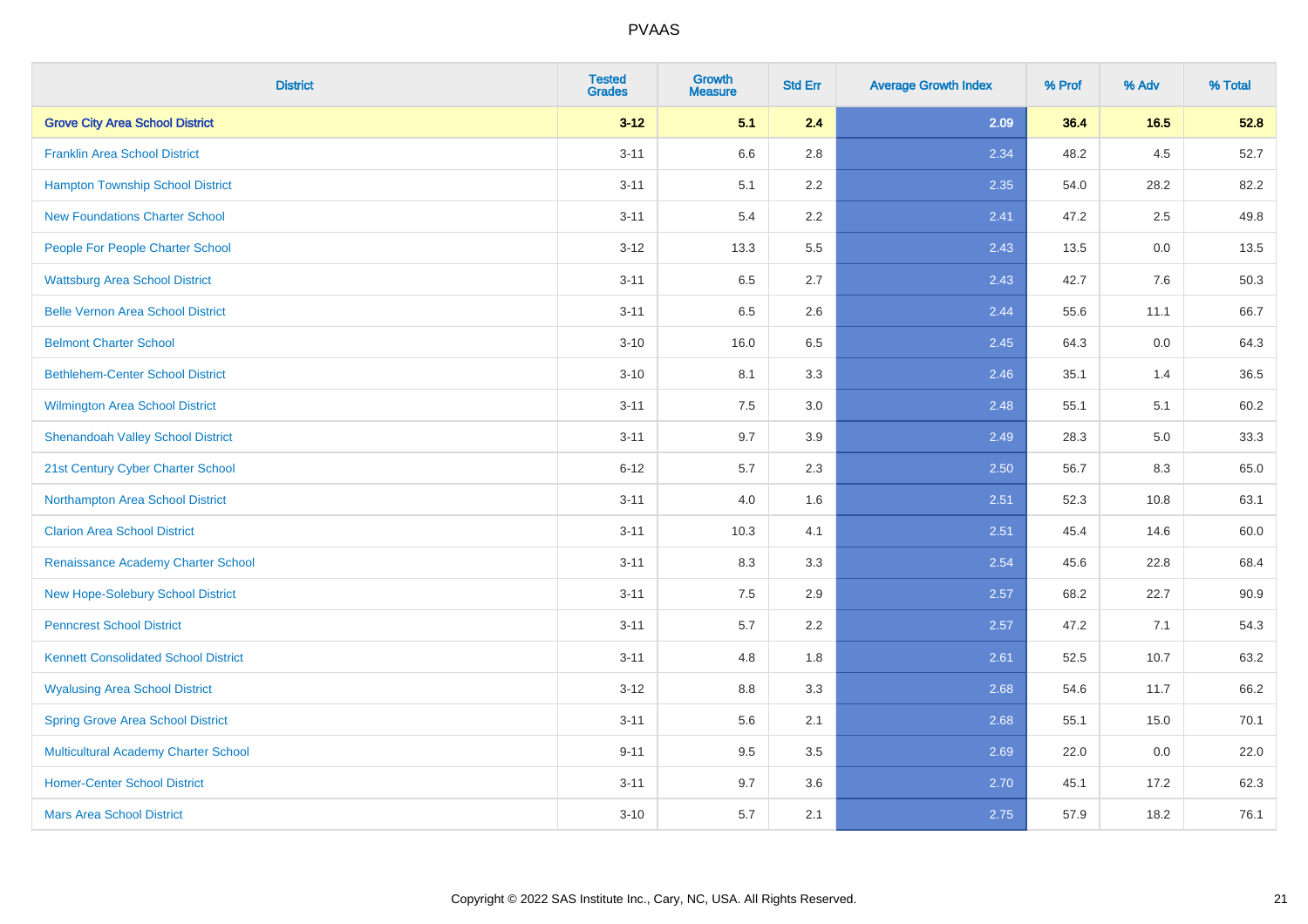| <b>District</b>                                | <b>Tested</b><br><b>Grades</b> | Growth<br><b>Measure</b> | <b>Std Err</b> | <b>Average Growth Index</b> | % Prof | % Adv | % Total |
|------------------------------------------------|--------------------------------|--------------------------|----------------|-----------------------------|--------|-------|---------|
| <b>Grove City Area School District</b>         | $3 - 12$                       | 5.1                      | 2.4            | 2.09                        | 36.4   | 16.5  | 52.8    |
| <b>Warwick School District</b>                 | $3 - 11$                       | 5.2                      | 1.9            | 2.76                        | 46.4   | 17.0  | 63.3    |
| <b>Peters Township School District</b>         | $3 - 11$                       | 5.0                      | 1.8            | 2.76                        | 59.8   | 26.1  | 85.9    |
| Lehigh Valley Charter High School For The Arts | $9 - 10$                       | 7.3                      | 2.6            | 2.82                        | 62.3   | 18.2  | 80.5    |
| <b>Jenkintown School District</b>              | $3 - 11$                       | 12.5                     | 4.4            | 2.84                        | 54.6   | 29.6  | 84.1    |
| <b>Hempfield Area School District</b>          | $3 - 12$                       | 4.6                      | 1.6            | 2.86                        | 53.5   | 20.1  | 73.6    |
| Daniel Boone Area School District              | $3 - 12$                       | 5.7                      | 2.0            | 2.88                        | 51.0   | 11.5  | 62.6    |
| <b>Stroudsburg Area School District</b>        | $3 - 11$                       | 5.5                      | 1.9            | 2.88                        | 48.1   | 4.2   | 52.3    |
| <b>Hollidaysburg Area School District</b>      | $3 - 11$                       | 6.0                      | 2.1            | 2.88                        | 57.1   | 12.3  | 69.4    |
| <b>Dover Area School District</b>              | $3 - 12$                       | 6.0                      | 2.1            | 2.94                        | 52.2   | 6.0   | 58.2    |
| Palmyra Area School District                   | $3 - 11$                       | 5.6                      | 1.9            | 2.96                        | 56.4   | 15.6  | 72.0    |
| <b>Montgomery Area School District</b>         | $3 - 11$                       | 10.7                     | 3.6            | 2.96                        | 48.7   | 12.4  | 61.1    |
| <b>Neshaminy School District</b>               | $3 - 11$                       | 4.0                      | 1.3            | 3.02                        | 58.7   | 9.5   | 68.2    |
| Northeastern York School District              | $3 - 11$                       | 5.9                      | 2.0            | 3.03                        | 51.1   | 16.6  | 67.6    |
| Saint Marys Area School District               | $3 - 11$                       | 7.8                      | 2.6            | 3.04                        | 57.0   | 8.2   | 65.2    |
| Northern Cambria School District               | $3 - 11$                       | 10.0                     | 3.3            | 3.04                        | 47.4   | 5.1   | 52.6    |
| <b>Cranberry Area School District</b>          | $3 - 12$                       | 9.2                      | 3.0            | 3.04                        | 47.5   | 10.2  | 57.6    |
| <b>Connellsville Area School District</b>      | $3 - 11$                       | 6.1                      | 2.0            | 3.05                        | 45.4   | 7.8   | 53.2    |
| <b>Ephrata Area School District</b>            | $3 - 11$                       | 5.6                      | 1.8            | 3.12                        | 54.7   | 9.5   | 64.2    |
| <b>Avon Grove Charter School</b>               | $3 - 11$                       | 9.0                      | 2.9            | 3.13                        | 58.8   | 16.7  | 75.5    |
| <b>Bethel Park School District</b>             | $3 - 11$                       | 5.6                      | 1.8            | 3.18                        | 65.3   | 18.6  | 83.9    |
| <b>Jamestown Area School District</b>          | $3 - 11$                       | 13.5                     | 4.2            | 3.19                        | 64.4   | 13.3  | 77.8    |
| <b>Sayre Area School District</b>              | $3 - 11$                       | 11.2                     | 3.5            | 3.20                        | 52.2   | 7.5   | 59.7    |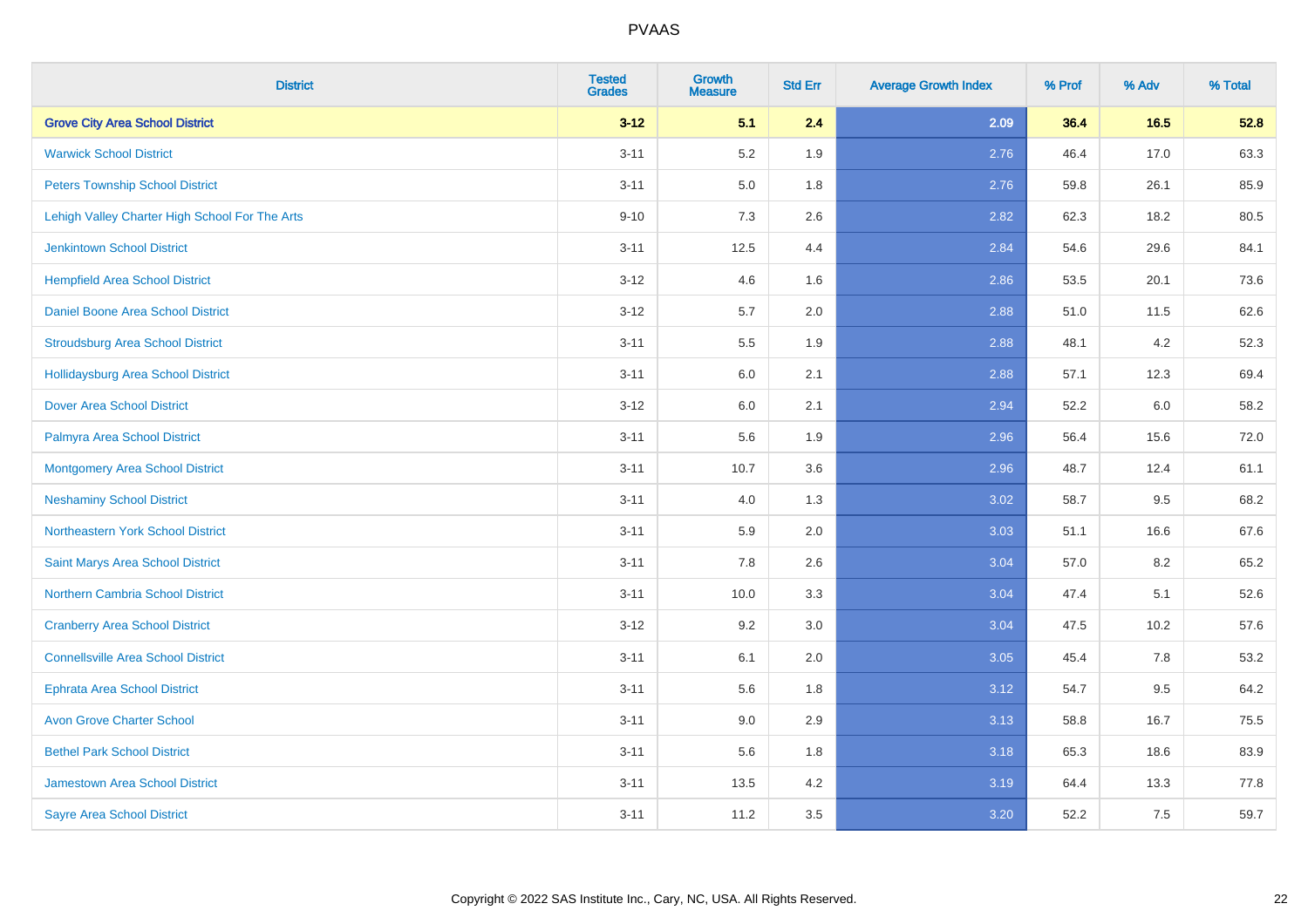| <b>District</b>                               | <b>Tested</b><br><b>Grades</b> | <b>Growth</b><br><b>Measure</b> | <b>Std Err</b> | <b>Average Growth Index</b> | % Prof | % Adv   | % Total |
|-----------------------------------------------|--------------------------------|---------------------------------|----------------|-----------------------------|--------|---------|---------|
| <b>Grove City Area School District</b>        | $3 - 12$                       | 5.1                             | 2.4            | 2.09                        | 36.4   | 16.5    | 52.8    |
| <b>Wayne Highlands School District</b>        | $3 - 11$                       | 7.8                             | 2.4            | 3.23                        | 52.3   | 13.1    | 65.4    |
| <b>Tech Freire Charter School</b>             | $9 - 11$                       | 9.3                             | 2.9            | 3.26                        | 18.0   | 1.1     | 19.1    |
| <b>East Penn School District</b>              | $3 - 11$                       | 4.1                             | 1.3            | 3.27                        | 55.8   | 11.5    | 67.3    |
| Mechanicsburg Area School District            | $3 - 11$                       | 5.9                             | 1.8            | 3.29                        | 57.2   | 13.7    | 70.9    |
| <b>Central Dauphin School District</b>        | $3 - 11$                       | 4.4                             | 1.3            | 3.32                        | 53.3   | 7.4     | 60.7    |
| Mastery Charter School - Hardy Williams       | $3 - 11$                       | 11.4                            | 3.4            | 3.33                        | 44.3   | 5.7     | 50.0    |
| Pennsylvania Virtual Charter School           | $3 - 11$                       | 11.8                            | 3.5            | 3.37                        | 56.5   | 11.1    | 67.6    |
| <b>School Lane Charter School</b>             | $3 - 11$                       | 12.4                            | 3.6            | 3.43                        | 59.1   | $9.8\,$ | 68.9    |
| <b>Whitehall-Coplay School District</b>       | $3 - 11$                       | 6.1                             | 1.8            | 3.45                        | 49.3   | 7.4     | 56.6    |
| Ambridge Area School District                 | $3 - 12$                       | 9.1                             | 2.6            | 3.46                        | 50.4   | 10.7    | 61.1    |
| Pen Argyl Area School District                | $3 - 12$                       | 9.2                             | 2.7            | 3.46                        | 50.0   | 12.6    | 62.6    |
| Selinsgrove Area School District              | $3 - 12$                       | 8.3                             | 2.3            | 3.54                        | 56.8   | 10.0    | 66.8    |
| <b>West Shore School District</b>             | $3-12$                         | 5.0                             | 1.4            | 3.59                        | 54.2   | 9.4     | 63.6    |
| <b>Hamburg Area School District</b>           | $3 - 11$                       | 8.9                             | 2.5            | 3.63                        | 43.5   | 8.2     | 51.7    |
| <b>Eastern York School District</b>           | $3 - 11$                       | 9.6                             | 2.6            | 3.71                        | 56.3   | 12.6    | 68.9    |
| <b>Mckeesport Area School District</b>        | $3-12$                         | 9.0                             | 2.4            | 3.72                        | 31.0   | 4.5     | 35.5    |
| <b>Midd-West School District</b>              | $3 - 11$                       | 10.3                            | 2.7            | 3.80                        | 58.0   | 13.4    | 71.4    |
| <b>Octorara Area School District</b>          | $3 - 11$                       | 9.1                             | 2.4            | 3.82                        | 52.1   | 8.5     | 60.6    |
| <b>Eastern Lebanon County School District</b> | $3 - 11$                       | 8.6                             | 2.2            | 3.84                        | 48.8   | 11.4    | 60.3    |
| <b>Allentown City School District</b>         | $3 - 12$                       | 5.3                             | 1.4            | 3.88                        | 25.3   | 2.7     | 28.0    |
| <b>Freeport Area School District</b>          | $3 - 10$                       | 9.7                             | 2.5            | 3.91                        | 57.5   | 17.8    | 75.3    |
| Lake-Lehman School District                   | $3 - 11$                       | 10.8                            | 2.7            | 3.93                        | 55.3   | 7.9     | 63.2    |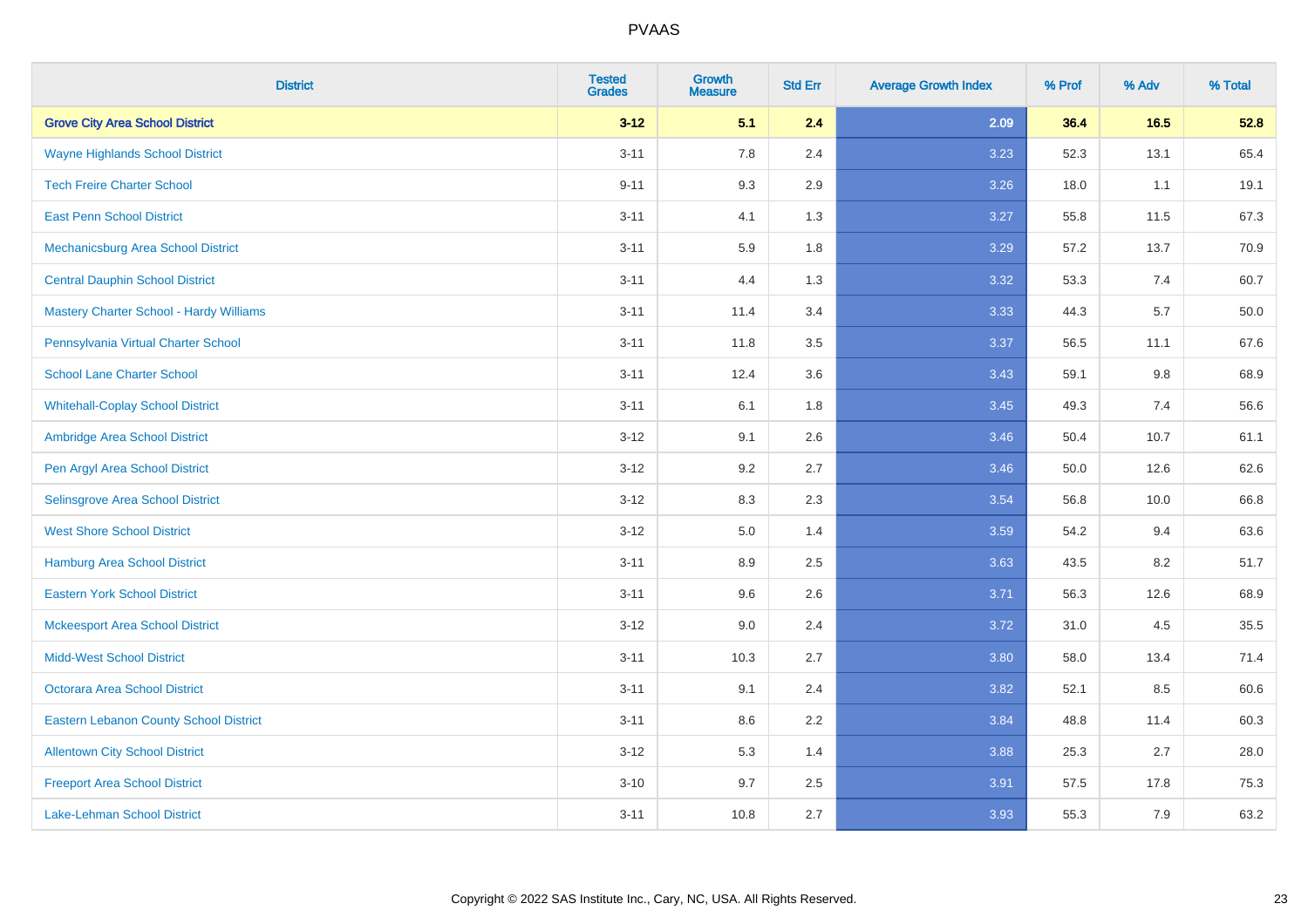| <b>District</b>                                    | <b>Tested</b><br><b>Grades</b> | <b>Growth</b><br><b>Measure</b> | <b>Std Err</b> | <b>Average Growth Index</b> | % Prof | % Adv   | % Total |
|----------------------------------------------------|--------------------------------|---------------------------------|----------------|-----------------------------|--------|---------|---------|
| <b>Grove City Area School District</b>             | $3 - 12$                       | 5.1                             | 2.4            | 2.09                        | 36.4   | 16.5    | 52.8    |
| <b>William Penn School District</b>                | $3 - 12$                       | 8.3                             | 2.1            | 3.99                        | 35.6   | $3.0\,$ | 38.7    |
| <b>Greater Nanticoke Area School District</b>      | $3 - 12$                       | 11.2                            | 2.8            | 4.01                        | 38.0   | 12.4    | 50.4    |
| <b>Greenwood School District</b>                   | $3 - 11$                       | 15.9                            | 3.9            | 4.11                        | 50.0   | 25.0    | 75.0    |
| <b>Montoursville Area School District</b>          | $3 - 12$                       | 10.8                            | 2.5            | 4.24                        | 44.6   | 20.1    | 64.8    |
| <b>Moon Area School District</b>                   | $3 - 11$                       | 8.2                             | 1.9            | 4.25                        | 58.7   | 18.5    | 77.2    |
| <b>Centennial School District</b>                  | $3 - 10$                       | 7.1                             | 1.7            | 4.29                        | 50.1   | 8.7     | 58.9    |
| <b>Parkland School District</b>                    | $3 - 11$                       | 5.3                             | 1.2            | 4.30                        | 58.0   | 22.3    | 80.4    |
| <b>Iroquois School District</b>                    | $3 - 11$                       | 13.1                            | 3.0            | 4.35                        | 48.2   | 7.8     | 56.0    |
| <b>Spring-Ford Area School District</b>            | $3 - 11$                       | 6.0                             | 1.3            | 4.46                        | 60.8   | 16.5    | 77.4    |
| Northern Bedford County School District            | $3 - 11$                       | 16.5                            | 3.6            | 4.58                        | 51.7   | 20.0    | 71.7    |
| <b>Littlestown Area School District</b>            | $3 - 11$                       | 11.4                            | 2.5            | 4.62                        | 55.2   | 10.4    | 65.6    |
| Pocono Mountain School District                    | $3 - 12$                       | $6.8\,$                         | 1.5            | 4.62                        | 45.8   | $5.0\,$ | 50.7    |
| <b>Upper Darby School District</b>                 | $3 - 12$                       | 6.9                             | 1.5            | 4.62                        | 45.0   | 6.7     | 51.7    |
| <b>Conestoga Valley School District</b>            | $3 - 11$                       | 8.7                             | 1.8            | 4.69                        | 60.3   | 13.5    | 73.8    |
| <b>Derry Area School District</b>                  | $3 - 11$                       | 13.2                            | 2.8            | 4.69                        | 60.0   | 12.5    | 72.5    |
| <b>Fort Leboeuf School District</b>                | $3 - 11$                       | 11.7                            | 2.5            | 4.73                        | 48.5   | 21.1    | 69.6    |
| Penns Valley Area School District                  | $3 - 12$                       | 14.0                            | 2.9            | 4.80                        | 41.9   | 23.1    | 65.0    |
| Shippensburg Area School District                  | $3 - 11$                       | 9.3                             | 1.9            | 4.84                        | 53.1   | 10.2    | 63.3    |
| <b>Commonwealth Charter Academy Charter School</b> | $3 - 10$                       | 9.1                             | 1.9            | 4.90                        | 47.2   | 9.1     | 56.3    |
| <b>York Suburban School District</b>               | $3 - 11$                       | 10.1                            | 2.1            | 4.91                        | 53.5   | 27.8    | 81.3    |
| <b>West Perry School District</b>                  | $3 - 11$                       | 12.5                            | 2.5            | 4.99                        | 56.6   | 8.4     | 65.0    |
| <b>Cornwall-Lebanon School District</b>            | $3 - 11$                       | 8.3                             | 1.6            | 5.08                        | 47.2   | 8.4     | 55.6    |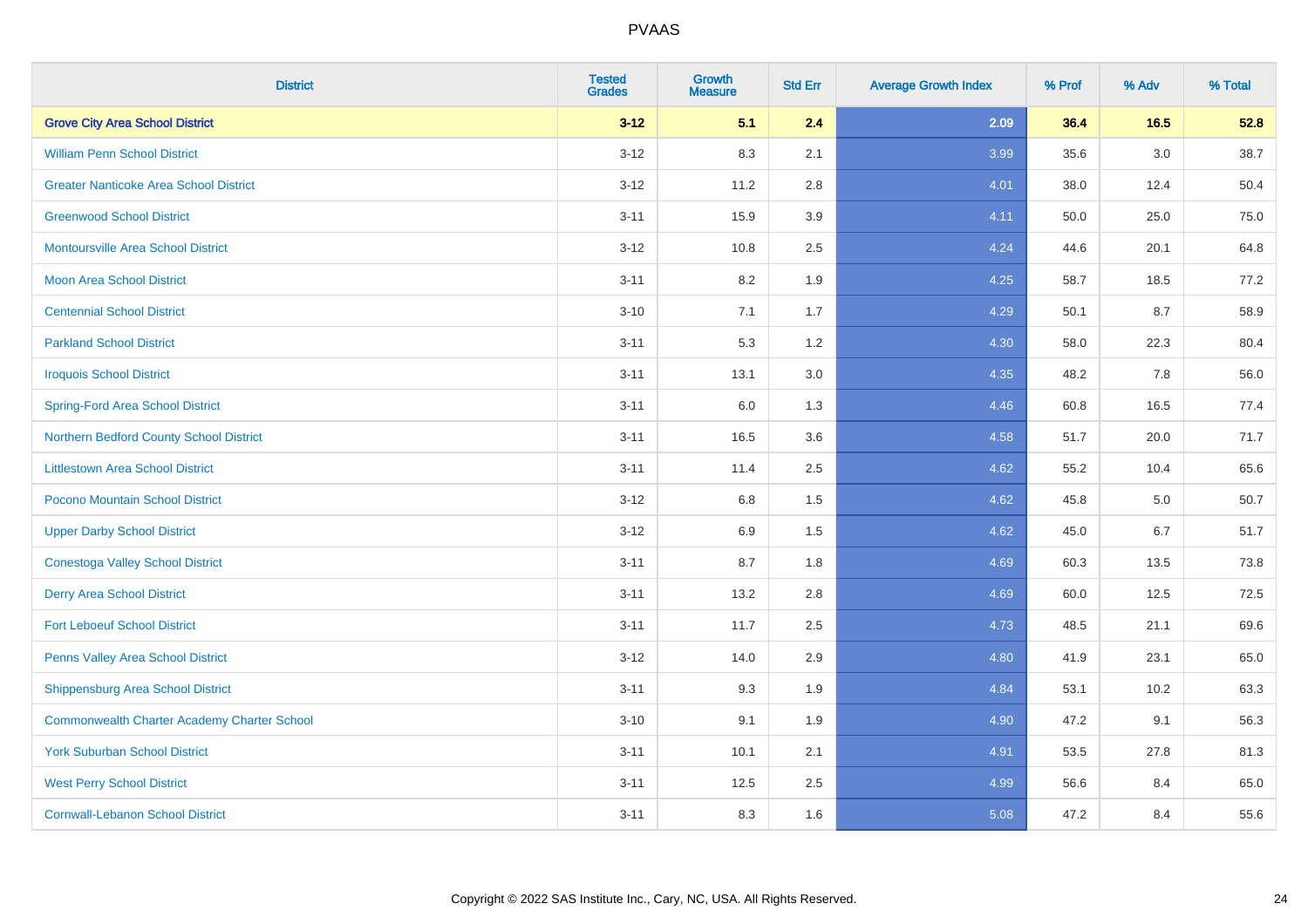| <b>District</b>                               | <b>Tested</b><br><b>Grades</b> | Growth<br><b>Measure</b> | <b>Std Err</b> | <b>Average Growth Index</b> | % Prof | % Adv  | % Total |
|-----------------------------------------------|--------------------------------|--------------------------|----------------|-----------------------------|--------|--------|---------|
| <b>Grove City Area School District</b>        | $3 - 12$                       | 5.1                      | 2.4            | 2.09                        | 36.4   | $16.5$ | 52.8    |
| <b>City CHS</b>                               | $10 - 11$                      | 13.6                     | 2.7            | 5.12                        | 45.8   | 3.0    | 48.8    |
| <b>Cocalico School District</b>               | $3 - 11$                       | 10.6                     | 2.0            | 5.18                        | 50.8   | 14.1   | 64.8    |
| <b>Haverford Township School District</b>     | $3 - 11$                       | $8.0\,$                  | 1.5            | 5.27                        | 53.0   | 25.5   | 78.6    |
| Fox Chapel Area School District               | $3 - 11$                       | 9.8                      | 1.8            | 5.36                        | 56.6   | 28.6   | 85.2    |
| <b>Mifflin County School District</b>         | $3 - 11$                       | 9.1                      | 1.7            | 5.49                        | 47.1   | 6.7    | 53.8    |
| <b>Unionville-Chadds Ford School District</b> | $3 - 11$                       | 17.1                     | 3.1            | 5.51                        | 68.1   | 13.2   | 81.3    |
| <b>Fleetwood Area School District</b>         | $3 - 10$                       | 12.2                     | 2.2            | 5.68                        | 53.5   | 11.6   | 65.2    |
| <b>Mountain View School District</b>          | $3 - 11$                       | 20.9                     | 3.5            | 5.91                        | 57.8   | 20.3   | 78.1    |
| <b>Wilson School District</b>                 | $3 - 12$                       | $8.8\,$                  | 1.5            | 5.96                        | 52.6   | 14.6   | 67.2    |
| <b>Saucon Valley School District</b>          | $3 - 11$                       | 14.7                     | 2.5            | 5.98                        | 48.7   | 20.2   | 69.0    |
| <b>Ridley School District</b>                 | $3 - 12$                       | 10.0                     | 1.6            | 6.10                        | 45.6   | 8.2    | 53.8    |
| <b>Avon Grove School District</b>             | $3 - 10$                       | 10.0                     | 1.6            | 6.26                        | 56.3   | 18.6   | 74.9    |
| <b>Abington Heights School District</b>       | $3 - 11$                       | 13.5                     | 2.2            | 6.27                        | 58.3   | 16.2   | 74.5    |
| <b>Pine-Richland School District</b>          | $3 - 11$                       | 11.5                     | 1.8            | 6.31                        | 60.6   | 24.4   | 85.0    |
| <b>Deer Lakes School District</b>             | $3 - 11$                       | 17.0                     | 2.7            | 6.32                        | 61.5   | 16.4   | 77.9    |
| <b>Derry Township School District</b>         | $3 - 10$                       | 12.8                     | 2.0            | 6.39                        | 54.8   | 25.8   | 80.6    |
| <b>Garnet Valley School District</b>          | $3 - 10$                       | 10.9                     | 1.7            | 6.53                        | 67.1   | 19.0   | 86.1    |
| <b>Hazleton Area School District</b>          | $3 - 11$                       | 9.6                      | 1.4            | 6.77                        | 45.0   | 7.8    | 52.9    |
| <b>Wissahickon School District</b>            | $3 - 10$                       | 12.5                     | 1.8            | 6.85                        | 58.3   | 22.4   | 80.7    |
| <b>Southern York County School District</b>   | $3 - 11$                       | 14.2                     | 2.1            | 6.91                        | 55.1   | 18.1   | 73.1    |
| <b>Delaware Valley School District</b>        | $3 - 11$                       | 12.6                     | 1.8            | 6.93                        | 55.2   | 16.2   | 71.4    |
| <b>Central York School District</b>           | $3 - 12$                       | 12.3                     | 1.7            | 7.20                        | 55.5   | 11.5   | 67.0    |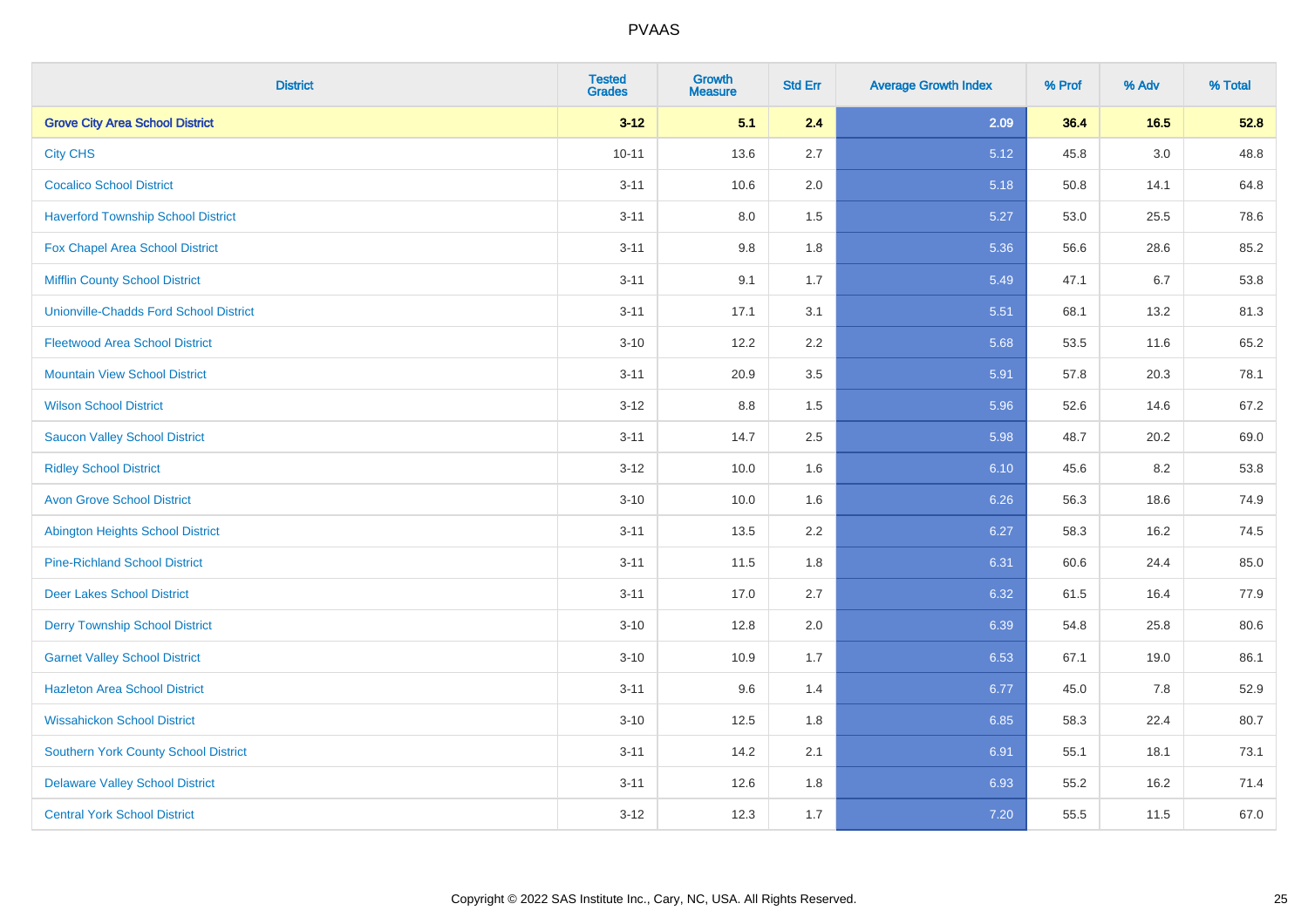| <b>District</b>                          | <b>Tested</b><br><b>Grades</b> | <b>Growth</b><br><b>Measure</b> | <b>Std Err</b> | <b>Average Growth Index</b> | % Prof | % Adv   | % Total |
|------------------------------------------|--------------------------------|---------------------------------|----------------|-----------------------------|--------|---------|---------|
| <b>Grove City Area School District</b>   | $3 - 12$                       | 5.1                             | 2.4            | 2.09                        | 36.4   | 16.5    | 52.8    |
| <b>Reading School District</b>           | $3 - 11$                       | 10.1                            | 1.4            | 7.25                        | 24.7   | $2.4\,$ | 27.2    |
| <b>Valley View School District</b>       | $3 - 11$                       | 18.1                            | 2.4            | 7.42                        | 53.7   | 14.7    | 68.4    |
| Pennsylvania Cyber Charter School        | $3 - 11$                       | 11.6                            | 1.5            | 7.54                        | 46.3   | 5.0     | 51.3    |
| <b>Upper Merion Area School District</b> | $3 - 11$                       | 15.3                            | 2.0            | 7.62                        | 59.3   | 19.3    | 78.6    |
| <b>Council Rock School District</b>      | $3 - 11$                       | 8.9                             | 1.2            | 7.65                        | 62.8   | 16.6    | 79.4    |
| <b>Tyrone Area School District</b>       | $3-12$                         | 19.7                            | 2.5            | 7.87                        | 60.4   | 16.7    | 77.1    |
| <b>Penn-Trafford School District</b>     | $3 - 11$                       | 13.4                            | 1.7            | 7.87                        | 62.3   | 21.9    | 84.2    |
| <b>Pennsbury School District</b>         | $3 - 11$                       | 11.7                            | 1.5            | 7.90                        | 60.1   | 21.3    | 81.3    |
| <b>Great Valley School District</b>      | $3 - 11$                       | 15.0                            | 1.9            | 7.98                        | 50.0   | 35.0    | 85.0    |
| Northern York County School District     | $3 - 11$                       | 15.6                            | 2.0            | 7.98                        | 57.4   | 11.5    | 68.8    |
| <b>Springfield School District</b>       | $3 - 11$                       | 13.8                            | 1.7            | 7.99                        | 60.9   | 21.5    | 82.4    |
| <b>Bethlehem Area School District</b>    | $3 - 11$                       | 9.3                             | 1.1            | 8.15                        | 44.7   | 12.0    | 56.7    |
| <b>Colonial School District</b>          | $3 - 11$                       | 14.0                            | 1.7            | 8.21                        | 60.2   | 19.6    | 79.8    |
| <b>Souderton Area School District</b>    | $3 - 11$                       | 12.4                            | 1.5            | 8.28                        | 61.7   | 15.2    | 76.9    |
| <b>North Penn School District</b>        | $3 - 11$                       | 9.1                             | 1.1            | 8.36                        | 55.8   | 17.0    | 72.8    |
| <b>Upper Dublin School District</b>      | $3-12$                         | 15.4                            | 1.8            | 8.53                        | 60.8   | 24.8    | 85.6    |
| <b>Dallastown Area School District</b>   | $3 - 11$                       | 13.5                            | 1.5            | 8.84                        | 56.0   | 17.9    | 73.8    |
| <b>Norwin School District</b>            | $3 - 11$                       | 18.0                            | 1.7            | 10.37                       | 58.5   | 27.0    | 85.4    |
| <b>West Chester Area School District</b> | $3 - 11$                       | 12.6                            | 1.2            | 10.38                       | 66.8   | 20.2    | 87.0    |
| <b>Upper Saint Clair School District</b> | $3 - 11$                       | 18.5                            | 1.7            | 10.65                       | 61.8   | 30.1    | 91.9    |
| Downingtown Area School District         | $3 - 11$                       | 12.1                            | 1.1            | 10.67                       | 60.0   | 23.5    | 83.6    |
| <b>Upper Perkiomen School District</b>   | $3 - 11$                       | 22.1                            | 2.1            | 10.74                       | 57.7   | 13.2    | 70.9    |